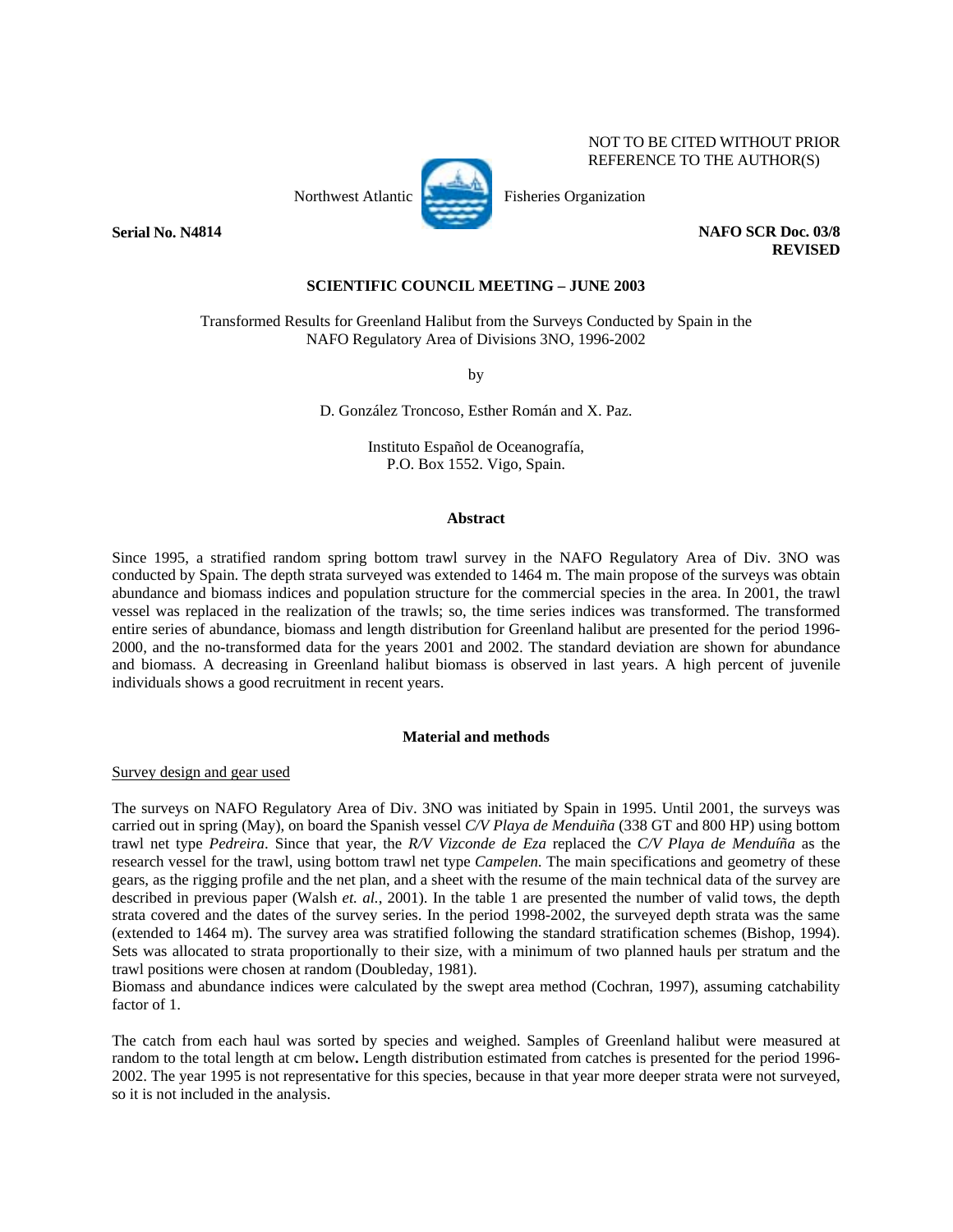R/V *Vizconde de Eza* had replaced C/V *Playa de Menduíña* in May 2001, so, in order to maintain the data series obtained since 1995, comparative fishing trials were conducted in May 2001 to develop factors between the two fishing gear combinations. A series of 92 paired hauls was carried out, 90 of then were valid hauls. Mean catch, stratified mean catch, abundance, biomass and their respective standard deviations, and length distribution, were transformed from C/V *Playa de Menduíña* series to R/V *Vizconde de Eza* series.

## Greenland halibut stratified mean catches and SD

The mean catch  $(\bar{y}_i)$  and the variance (*Var<sub>i</sub>*) are calculated by stratum by the following formulas:

$$
\overline{y}_i = \sum_{j=1}^{T_i} \frac{y_j}{T_i}, \quad i = 1, ..., h
$$
  

$$
Var_i = \sum_{j=1}^{T_i} \frac{(y_j - \overline{y}_i)^2}{T_i - 1}, \quad i = 1, ..., h
$$

where:

 $y_j$  is the catch in haul *j* in the stratum

 $T_i$  is the number of hauls in the stratum  $i$ 

*h* is the total number of strata

and the stratified mean catch ( $\overline{y}_i^{str}$ ) and the stratified variance ( $Var_i^{str}$ ) by stratum are obtained as follow:

$$
\overline{y}_{i}^{str} = \overline{y}_{i} n_{i}, \quad i = 1, ..., h
$$

$$
Var_{i}^{str} = Var_{i} \frac{n_{i}^{2}}{T_{i}}, \quad i = 1, ..., h
$$

where:

 $n_i$  is the area of the stratum *i*,  $i = 1, ..., h$ 

Then the total stratified mean catch  $(\bar{y})$  and the variance (*Var*) by year are calculated according to the formulas:

$$
\overline{y} = \sum_{i=1}^{h} \frac{\overline{y}_i^{str}}{N}
$$

$$
Var = \sum_{i=1}^{h} \frac{Var_i^{str}}{N^2}
$$

where:

$$
N = \sum_{i=1}^{h} n_i
$$
 is the total area by year

The stratified standard deviation (SD) by year is calculated as the square root of the stratified variance by year.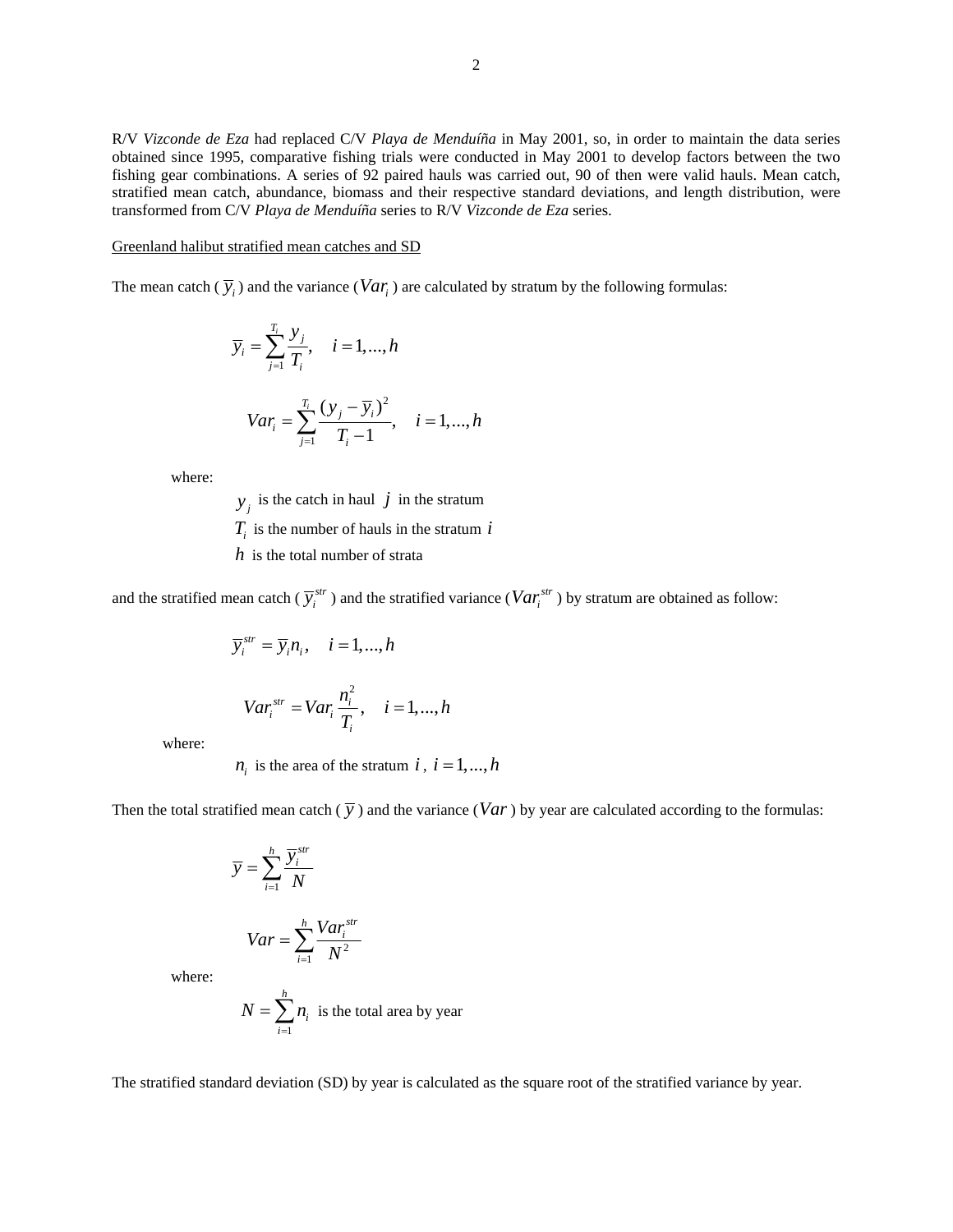# Conversion factors

To convert data series it was necessary to calculated the factor power correction (FPC), typically estimated by use of catch per unit of effort (CPUE) observations for the two vessels. In this case, we obtained a estimated FPC as the ratio of sum of CPUE, in this way:

$$
FPC = \frac{\sum Campelen\ catches}{\sum Pedreira\ catches} \tag{1}
$$

This method has minor error than other methods used to convert CPUE data. Besides this, we had a large number of paired hauls without Greenland halibut catches, so in other models appeared problems in the fit. (Wilderbuer *et al.*, 1998, González Troncoso and Paz, 2003)

It was apply to convert mean catches, abundance and biomass. To convert abundance, we use the ratio of sum of abundance of each vessel.

In the other hand, to convert the length distribution, the following multiplicative model, proposed by Warren (1997) was adjusted:

$$
Ratio = \alpha l^{\beta} e^{\delta l}
$$

where:

Ratio = 
$$
\frac{\text{Campelen Catch}}{\text{Pederira Catch}}
$$
 by length

\nl is the length

\n
$$
\alpha, \beta \text{ and } \delta \text{ are the estimated parameters.}
$$

A logarithmic transformation was made to this model in order to adjust a linear expression.

For more details, see Paz *et al.* (2002).

#### Data series

For 1996-2000, transformed C/V *Playa de Menduíña* data series are presented. For 2002, original R/V *Vizconde de Eza* data series are presented. In 2001, the deeper strata was not surveyed by the calibration experience. As the objective is to have data in all the strata surveyed last years, to obtained the more annual homogeneity possible in the series, in the no surveyed strata by the R/V *Vizconde de Eza* the transformed C/V *Playa de Menduíña* data are put. This was made to mean catch, stratified mean catch, abundance and biomass. In this way, in the strata surveyed the original R/V *Vizconde de Eza* data are presented and in the strata not surveyed the transformed C/V *Playa de Menduíña* are offered.

### **Results**

# Greenland halibut Catches

To convert mean catches, we calculated the equation (1), giving the  $FPC_{bio} = 0.09282661$ .

The Greenland halibut mean catches by stratum are presented in table 2, included swept area, number of hauls and SD. Greenland halibut stratified mean catches and its SD are presented in table 3. The Greenland halibut indices show an increasing until 1999, and a decreasing in the last three years (Figure 1), particularly in 2002. This great decreasing may be due to a change in the species distribution, to an increasing on exploitation rate, or both.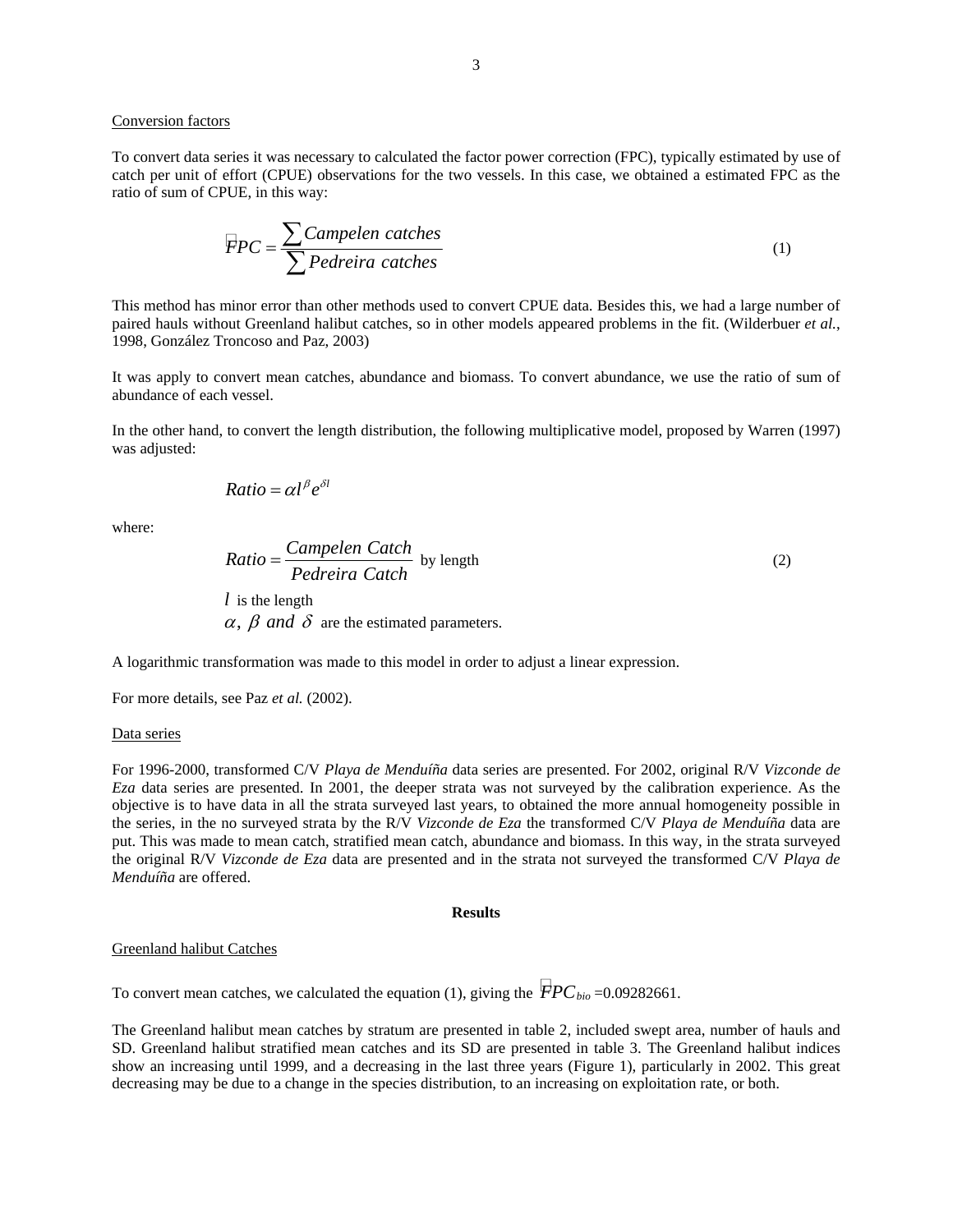# Greenland halibut Abundance and Biomass

To convert biomass, we calculated the equation (1), giving the  $\dot{F}PC_{bio}$  =0.09282661. To adjust the abundance, we also calculated the equation (1), now for sum of abundance per unit of effort,, obtained  $\dot{F}PC_{ab}$  =0.10587360.

Following the recommendations of the 2000 Scientific Council Meeting, the entire time series (1996-2002) of abundance and biomass and their SD estimates of Greenland halibut are presented (updated) in table 4 and table 5, respectively. In 2001, there is a presence of two strong length year classes, that appears in Figure 2 and Figure 5 with classes length mode of 13 cm. and 23 cm. This presence produces an increasing in the total abundance estimation. In the other hand, the biomass has the same trend than stratified mean catches.

## Greenland halibut Length Distribution

The result of model (2) to Greenland halibut was the following:

 $Ln(Ratio) = exp(14.5849 - 5.775ln(l) + 0.0816l)$ 

Figure 4 shows the ratios and their fit. In this figure, in the case of data bellow 20 cm., we observed that the fit is very poor, so another conversion factor is applied for this values. Also, in lengths between 10-14, the fit results scattered. So three length class are formed as follow  $(cf = conversion factor)$ :

For  $l \le 14$  : cf = 3.032 For  $15 \le l \le 20$ : cf = 0.792 For  $21 \le l$  : cf = exp(14.5849-5.775ln(*l*)+0.0816*l*)

In table 6 is shown Greenland halibut length distribution per thousand, besides the sampled size and its catch for the period 1996-2002. In figure 5 we can see the length distribution evolution along the years. We can see a great presence of juveniles along the years, so we can expect an increasing in biomass next years.

#### **References**

- BISHOP, C.A., 1994. Revisions and additions to stratification schemes used during research vessel surveys in NAFO subareas 2 and 3*.* NAFO SCR Doc., No 43, Serial No N2413, 23 pp.
- COCHRAN, W.G., 1997. Sampling techniques. J. Wiley and Sons, N.Y., 428 pp.
- DOUBLEDAY, W.G., 1981. Manual on groundfish surveys in the Northwest Atlantic. NAFO Sci. Coun. Studies, 2, 55.
- GONZÁLEZ TRONCOSO, D. and X. PAZ, 2003. Testing methods for estimating the Factor Power Correction obtained from the comparative Fishing Trial: C/V *Playa de Menduíña* versus R/V *Vizconde de Eza*. NAFO SCR Doc. 03/XX. Serial nº XXXX.
- PAZ, X., D. GONZÁLEZ TRONCOSO and P. DURÁN MUÑOZ, 2002. Comparative Exercise between the C/V *Playa de Menduíña* and the R/V *Vizconde de Eza* in the NAFO Divisions 3NO in May 2001. NAFO SCR Doc. 02/5. Serial nº 4603, 25 pp.
- WALSH, J.S., X. PAZ and P. DURÁN, 2001. A preliminary investigation of the efficiency of Canadian and Spanish Survey bottom trawls on the Southern Bank. NAFO SCR Doc., 01/74, Serial Number 4453, 18 pp.
- WARREN, W. G., 1997. Report on the comparative fishing trial between the *Gadus Atlantica* and *Teleost*. NAFO Sci. Coun. Studies, 29: 81-92
- WILDERBUER, T. K., R. F. KAPPENMAN and D. R. GUNDERSON, 1998. Analysis of fishing power correction factor estimates from a trawl comparison experiment. N. Am. J. Fish. Manage, 18: 11-18.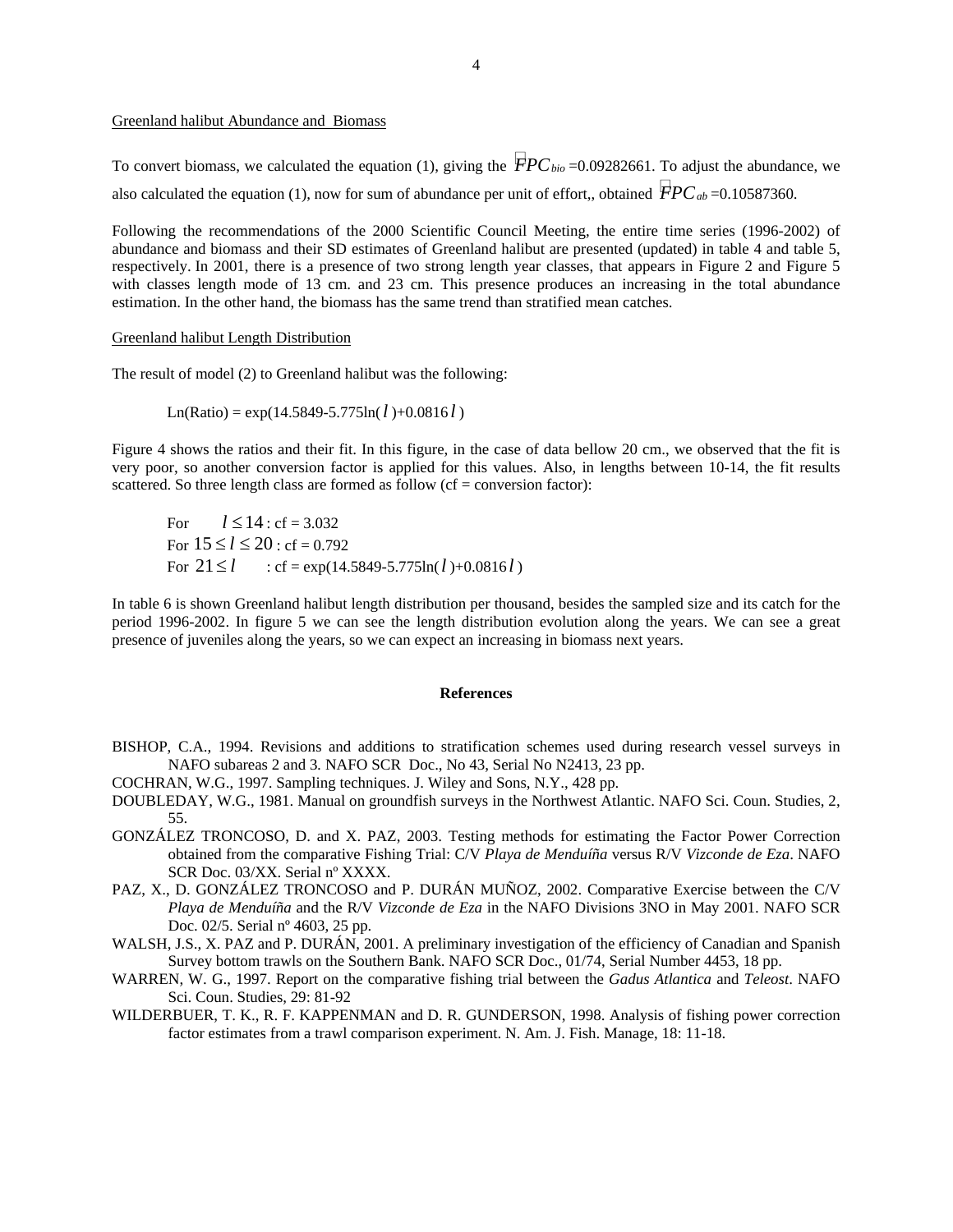|      |                       |            | Depth strata covered |                 |
|------|-----------------------|------------|----------------------|-----------------|
| Year | Vessel                | Valid tows | (m)                  | Dates           |
| 1996 | C/V Playa de Menduíña | 112        | $>56-1098$           | May 07-May 24   |
| 1997 | C/V Playa de Menduíña | 128        | $>56-1280$           | April 26-May 18 |
| 1998 | C/V Playa de Menduíña | 124        | $>56-1464$           | May 06-May 26   |
| 1999 | C/V Playa de Menduíña | 114        | $>56-1464$           | May 07-May 26   |
| 2000 | C/V Playa de Menduíña | 118        | $>56-1464$           | May 07-May 28   |
| 2001 | R/V Vizconde de Eza   | 83         | $>56-1116$           | May 05-May 23   |
| 2002 | R/V Vizconde de Eza   | 125        | $>56-1464$           | April 29-May 19 |

**TABLE 1.-** Spanish spring bottom trawl surveys on NAFO Div. 3NO: 1996-2002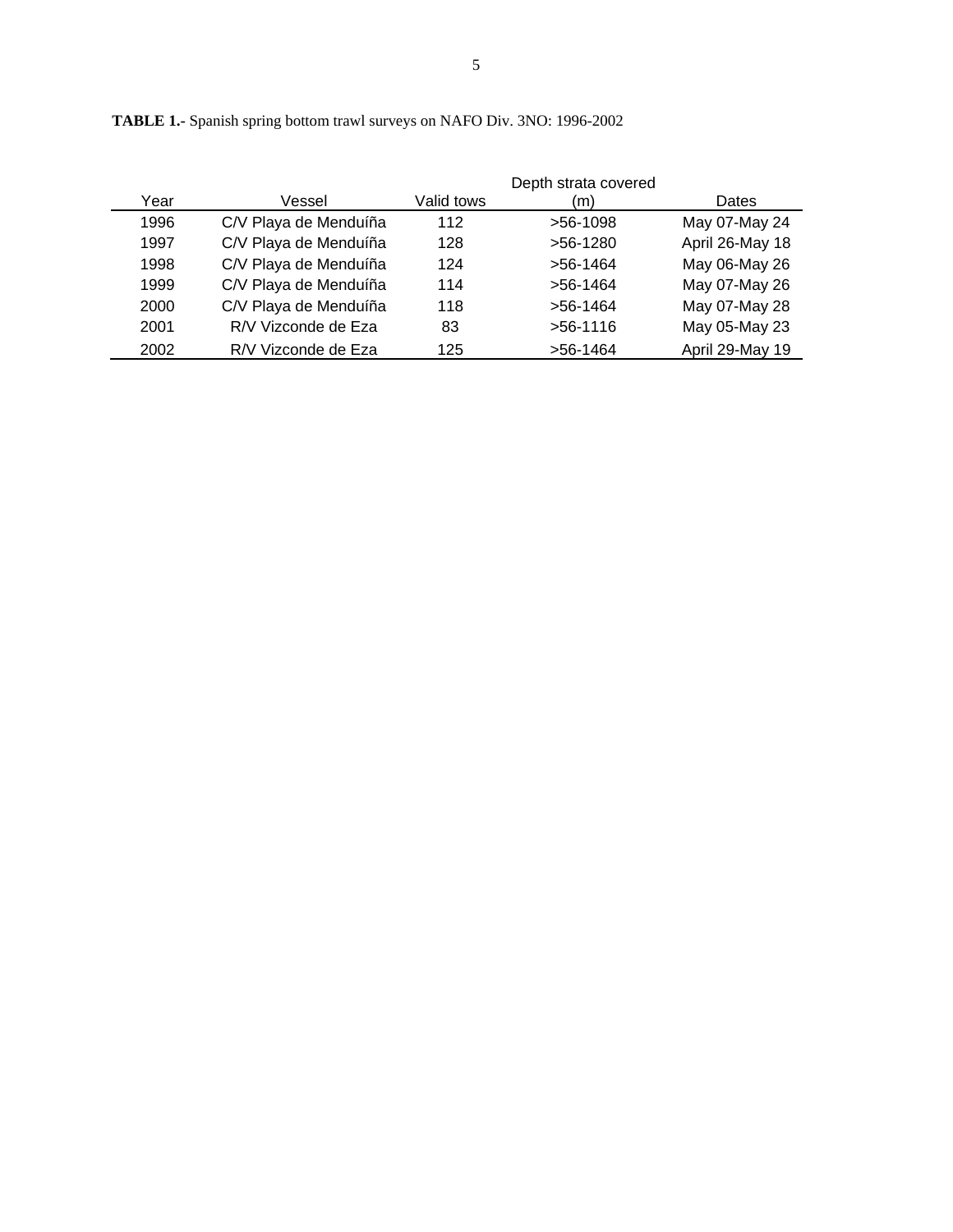**TABLE 2.-** Swept area, number of hauls and Greenland halibut mean catch (Kg) and SD (\*\*) by stratum. Spanish Spring Survey on NAFO Div. 3NO: 1996-2002.

 Swept area in square miles. n.s. means stratum not surveyed. 1996-2000 data are transformed C/V *Playa de Menduíña* data, and 2001-2002 data are original from R/V *Vizconde de Eza*. In 2001, (\*) indicates transformed data from C/V *Playa de Menduíña*.

|         |        | 1996           |            |            |        |                | 1997       |            |        |                                 | 1998       |            |        |                | 1999       |            |
|---------|--------|----------------|------------|------------|--------|----------------|------------|------------|--------|---------------------------------|------------|------------|--------|----------------|------------|------------|
| Stratum | Swept  | Tow            | G. halibut | G. halibut | Swept  | Tow            | G. halibut | G. halibut | Swept  | Tow                             | G. halibut | G. halibut | Swept  | Tow            | G. halibut | G. halibut |
|         | area   | number         | Mean catch | <b>SD</b>  | area   | number         | Mean catch | <b>SD</b>  | area   | number                          | Mean catch | <b>SD</b>  | area   | number         | Mean catch | SD         |
| 353     | 0.0371 | $\overline{3}$ | 0.20       | 0.236      | 0.0480 | $\overline{4}$ | 0.06       | 0.053      | 0.0465 | $\overline{4}$                  | 1.37       | 1.274      | 0.0360 | $\mathbf{3}$   | 0.61       | 0.569      |
| 354     | 0.0319 | 3              | 1.24       | 0.729      | 0.0233 | $\overline{2}$ | 0.70       | 0.095      | 0.0356 | 3                               | 2.36       | 1.246      | 0.0218 | 2              | 0.86       | 0.781      |
| 355     | 0.0221 | $\overline{c}$ | 5.60       | 0.466      | 0.0233 | $\sqrt{2}$     | 4.07       | 0.230      | 0.0221 | $\overline{2}$                  | 0.29       | 0.066      | 0.0229 | $\overline{2}$ | 0.22       | 0.295      |
| 356     | 0.0203 | 2              | 1.46       | 1.076      | 0.0225 | $\overline{2}$ | 4.11       | 1.871      | 0.0221 | $\overline{2}$                  | 4.27       | 4.759      | 0.0229 | $\overline{2}$ | 0.23       | 0.174      |
| 357     | 0.0218 | $\overline{2}$ | 4.50       | 5.195      | 0.0443 | $\overline{4}$ | 1.08       | 1.341      | 0.0240 | $\overline{2}$                  | 8.40       | 6.433      | 0.0236 | $\overline{2}$ | 1.69       | 0.276      |
| 358     | 0.0319 | 3              | 3.36       | 3.463      | 0.0563 | 5              | 1.38       | 1.168      | 0.0236 | 3                               | 2.35       | 1.843      | 0.0349 | $\mathcal{R}$  | 4.10       | 3.155      |
| 359     | 0.0548 | 5              | 0.40       | 0.354      | 0.0690 | 6              | 0.66       | 0.623      | 0.0698 | 6                               | 0.22       | 0.185      | 0.0364 | 3              | 2.15       | 3.725      |
| 360     | 0.3761 | 31             | 0.01       | 0.044      | 0.3754 | 32             | 0.04       | 0.183      | 0.2561 | 25                              | 0.04       | 0.158      | 0.2325 | 19             | 0.31       | 0.918      |
| 374     | 0.0233 | $\overline{2}$ | 0.00       | 0.000      | 0.0353 | 3              | 0.00       | 0.000      | 0.0353 | 3                               | 0.05       | 0.080      | 0.0244 | $\overline{2}$ | 0.00       | 0.000      |
| 375     | 0.0229 | 2              | 0.00       | 0.000      | 0.0116 | $\mathbf{1}$   | 0.00       | $\sim$     | 0.0345 | 3                               | 0.00       | 0.000      | 0.0236 | $\overline{2}$ | 0.00       | 0.000      |
| 376     | 0.1650 | 14             | 0.00       | 0.000      | 0.1583 | 14             | 0.00       | 0.000      | 0.0930 | 10                              | 0.00       | 0.000      | 0.1219 | 10             | 0.00       | 0.000      |
| 377     | 0.0229 | 2              | 1.33       | 1.231      | 0.0116 | $\mathbf{1}$   | 0.00       | $\sim$     | 0.0229 | 2                               | 0.03       | 0.039      | 0.0240 | $\overline{2}$ | 0.48       | 0.683      |
| 378     | 0.0330 | 3              | 1.60       | 1.180      | 0.0210 | $\sqrt{2}$     | 0.78       | 0.985      | 0.0120 | $\overline{c}$                  | 0.66       | 0.873      | 0.0229 | $\overline{c}$ | 1.03       | 0.330      |
| 379     | 0.0113 | $\mathbf{1}$   | 5.22       | $\sim$     | 0.0206 | 2              | 2.23       | 1.031      | 0.0356 | 3                               | 1.88       | 0.826      | 0.0236 | $\overline{2}$ | 0.96       | 0.013      |
| 380     | 0.0221 | 2              | 3.45       | 1.004      | 0.0210 | 2              | 2.64       | 1.210      | 0.0113 | $\overline{2}$                  | 2.48       | 2.022      | 0.0236 | $\overline{2}$ | 3.94       | 1.326      |
| 381     | 0.0229 | $\overline{c}$ | 4.85       | 3.354      | 0.0221 | $\sqrt{2}$     | 0.21       | 0.009      | 0.0229 | $\overline{c}$                  | 0.70       | 0.144      | 0.0229 | $\overline{2}$ | 2.82       | 0.985      |
| 382     | 0.0338 | 3              | 0.77       | 1.175      | 0.0461 | $\overline{4}$ | 0.00       | 0.000      | 0.0229 | $\overline{3}$                  | 0.04       | 0.064      | 0.0484 | $\overline{4}$ | 0.00       | 0.001      |
| 721     | 0.0214 | $\overline{c}$ | 1.62       | 0.039      | 0.0221 | $\overline{2}$ | 2.98       | 1.053      | 0.0203 | $\overline{2}$                  | 11.82      | 9.833      | 0.0244 | $\overline{2}$ | 0.62       | 0.249      |
| 722     | 0.0206 | $\overline{c}$ | 3.09       | 3.338      | 0.0214 | 2              | 1.53       | 2.163      | 0.0101 | $\overline{2}$                  | 24.84      | 1.628      | 0.0229 | $\overline{2}$ | 13.36      | 7.909      |
| 723     | 0.0109 | $\mathbf{1}$   | 3.60       | $\sim$     | 0.0210 | $\sqrt{2}$     | 5.16       | 2.543      | 0.0233 | $\overline{2}$                  | 5.32       | 1.956      | 0.0229 | $\overline{c}$ | 11.07      | 10.916     |
| 724     | 0.0203 | $\overline{2}$ | 2.44       | 1.083      | 0.0225 | $\overline{2}$ | 1.92       | 0.624      | 0.0206 | $\overline{c}$                  | 8.40       | 1.044      | 0.0225 | $\overline{2}$ | 4.55       | 1.181      |
| 725     | 0.0225 | $\overline{c}$ | 1.35       | 0.236      | 0.0206 | 2              | 7.85       | 4.225      | 0.0086 |                                 | 2.07       | $\sim$     | 0.0229 | $\overline{2}$ | 4.97       | 5.763      |
| 726     | 0.0218 | $\sqrt{2}$     | 1.52       | 0.292      | n.s.   | n.s.           | n.s.       | n.s.       | 0.0094 | $\overline{2}$                  | 27.96      | 33.187     | 0.0225 | $\overline{c}$ | 29.04      | 26.314     |
| 727     | 0.0210 | $\overline{2}$ | 4.06       | 1.871      | 0.0094 | $\mathbf{1}$   | 5.16       | $\sim$     | 0.0233 | 2                               | 7.80       | 6.754      | 0.0236 | $\overline{2}$ | 10.48      | 8.316      |
| 728     | 0.0218 | 2              | 18.02      | 4.936      | 0.0214 | $\overline{2}$ | 36.24      | 23.055     | 0.0206 | 2                               | 57.21      | 56.042     | 0.0233 | $\overline{c}$ | 62.32      | 12.655     |
| 752     | 0.0109 | $\mathbf{1}$   | 15.84      | $\sim$     | 0.0218 | $\overline{2}$ | 36.90      | 9.964      | 0.0229 | 2                               | 54.22      | 23.669     | 0.0233 | $\overline{2}$ | 56.93      | 8.677      |
| 753     | 0.0199 | 2              | 23.32      | 6.413      | 0.0214 | $\overline{2}$ | 32.43      | 8.270      | 0.0218 | $\overline{2}$                  | 33.32      | 8.507      | 0.0229 | 2              | 64.23      | 4.417      |
| 754     | n.s.   | n.s.           | n.s.       | n.s.       | 0.0330 | 3              | 18.70      | 4.941      | 0.0210 | 2                               | 17.32      | 4.706      | 0.0206 | $\overline{2}$ | 17.12      | 11.204     |
| 755     | n.s.   | n.s.           | n.s.       | n.s.       | n.s.   | n.s.           | n.s.       | n.s.       | 0.0206 | $\overline{c}$                  | 19.07      | 0.177      | 0.0311 | 3              | 15.94      | 8.279      |
| 756     | 0.0210 | 2              | 29.43      | 17.722     | 0.0109 | -1             | 68.36      | $\sim$     | 0.0225 | 2                               | 220.13     | 34.559     | 0.0225 | 2              | 125.28     | 46.721     |
| 757     | 0.0188 | 2              | 47.78      | 56.915     | 0.0304 | 3              | 34.70      | 10.823     | 0.0206 | $\overline{c}$                  | 95.25      | 21.628     | 0.0233 | $\overline{2}$ | 106.53     | 27.496     |
| 758     | n.s.   | n.s.           | n.s.       | n.s.       | 0.0214 | 2              | 39.36      | 23.502     | 0.0105 | 2                               | 52.55      | 9.813      | 0.0214 | $\overline{2}$ | 52.72      | 11.736     |
| 759     | n.s.   | n.s.           | n.s.       | n.s.       | n.s.   | n.s.           | n.s.       | n.s.       | 0.0214 | $\overline{2}$                  | 48.19      | 35.497     | 0.0218 | $\overline{2}$ | 44.72      | 44.096     |
| 760     | 0.0210 | 2              | 12.15      | 4.266      | 0.0105 | 1              | 10.44      | $\sim$     | 0.0214 | 2                               | 32.89      | 28.743     | 0.0225 | $\overline{2}$ | 44.98      | 46.019     |
| 761     | 0.0199 | 2              | 30.20      | 12.051     | 0.0315 | 3              | 61.90      | 36.985     | 0.0206 | 2                               | 46.01      | 16.364     | 0.0210 | $\overline{2}$ | 37.88      | 1.004      |
| 762     | n.s.   | n.s.           | n.s.       | n.s.       | 0.0308 | 3              | 45.89      | 27.172     | 0.0094 | $\overline{2}$                  | 38.22      | 15.038     | 0.0210 | $\overline{c}$ | 63.34      | 37.289     |
| 763     | n.s.   | n.s.           | n.s.       | n.s.       | n.s.   | n.s.           | n.s.       | n.s.       | 0.0218 | $\overline{c}$                  | 35.02      | 27.312     | 0.0311 | $\mathbf{3}$   | 21.44      | 8.946      |
| 764     | 0.0210 | 2              | 22.10      | 3.748      | 0.0206 | 2              | 20.63      | 2.422      | 0.0218 | 2                               | 21.31      | 10.686     | 0.0225 | $\overline{c}$ | 28.81      | 12.412     |
| 765     | 0.0199 | 2              | 17.44      | 5.048      | 0.0206 | 2              | 35.43      | 14.289     | 0.0098 | $\overline{c}$                  | 22.82      | 3.131      | 0.0221 | $\overline{c}$ | 31.43      | 0.328      |
| 766     | n.s.   | n.s.           | n.s.       | n.s.       | 0.0308 | 3              | 62.87      | 9.784      | 0.0191 | $\overline{2}$<br>$\mathcal{L}$ | 20.82      | 3.479      | 0.0218 | $\overline{2}$ | 31.31      | 20.000     |
| 767     | n.s.   | n.s.           | n.s.       | n.s.       | n.s.   | n.s.           | n.s.       | n.s.       | 0.0109 |                                 | 10.21      | 50.629     | 0.0214 | $\overline{2}$ | 25.90      | 9.786      |

$$
(**) SD = \frac{\sum (x_i - \overline{x})}{n - 1}
$$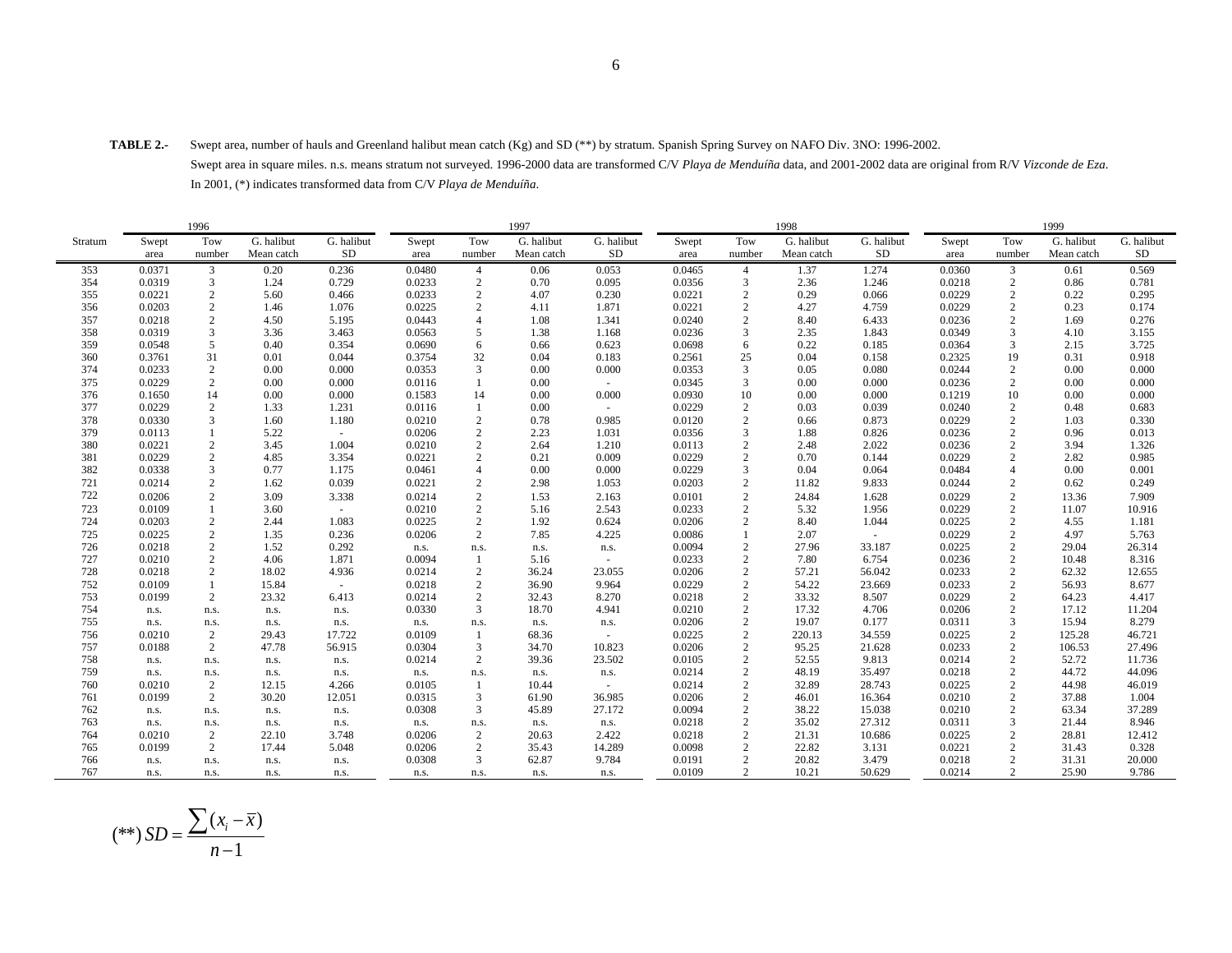**TABLE 2 (cont.).-** Swept area, number of hauls and Greenland halibut mean catch (Kg) and SD (\*\*) by stratum. Spanish Spring Survey on NAFO Div. 3NO: 1996-2002.

 Swept area in square miles. n.s. means stratum not surveyed. 1996-2000 data are transformed C/V *Playa de Menduíña* data, and 2001-2002 data are original from *R/V Vizconde de Eza*. In 2001, (\*) indicates transformed data from C/V *Playa de Menduíña*.

|         |        | 2000           |            |            |        |                | 2001          |               |        |                |            |            |
|---------|--------|----------------|------------|------------|--------|----------------|---------------|---------------|--------|----------------|------------|------------|
| Stratum | Swept  | Tow            | G. halibut | G. halibut | Swept  | Tow            | G. halibut    | G. halibut    | Swept  | Tow            | G. halibut | G. halibut |
|         | area   | number         | Mean catch | <b>SD</b>  | area   | number         | Mean catch    | <b>SD</b>     | area   | number         | Mean catch | <b>SD</b>  |
| 353     | 0.0356 | 3              | 0.19       | 0.178      | 0.0341 | 3              | 0.03          | 0.038         | 0.0476 | $\overline{4}$ | 0.21       | 0.278      |
| 354     | 0.0356 | 3              | 0.11       | 0.057      | 0.0338 | 3              | 3.22          | 1.927         | 0.0356 | 3              | 0.85       | 0.839      |
| 355     | 0.0233 | $\sqrt{2}$     | 0.22       | 0.274      | 0.0240 | $\sqrt{2}$     | 17.25         | 15.486        | 0.0236 | $\mathbf{2}$   | 0.43       | 0.467      |
| 356     | 0.0225 | $\overline{c}$ | 0.49       | 0.043      | 0.0240 | $\mathbf{2}$   | 0.07          | 0.042         | 0.0233 | $\overline{c}$ | 1.40       | 1.131      |
| 357     | 0.0124 | $\mathbf{1}$   | 0.11       |            | 0.0244 | $\sqrt{2}$     | 2.69          | 2.135         | 0.0240 | $\overline{c}$ | 1.15       | 1.626      |
| 358     | 0.0341 | 3              | 0.48       | 0.529      | 0.0345 | 3              | 8.46          | 12.298        | 0.0345 | 3              | 3.20       | 0.819      |
| 359     | 0.0469 | $\overline{4}$ | 1.35       | 2.014      | 0.0803 | $\tau$         | 1.97          | 2.329         | 0.0686 | 6              | 0.28       | 0.219      |
| 360     | 0.2396 | 20             | 0.13       | 0.352      | 0.2423 | 20             | 0.17          | 0.484         | 0.2865 | 25             | 0.00       | 0.007      |
| 374     | 0.0240 | $\overline{c}$ | 0.00       | 0.000      | 0.0240 | $\overline{c}$ | 0.00          | 0.000         | 0.0345 | 3              | 0.00       | 0.000      |
| 375     | 0.0244 | $\overline{c}$ | 0.00       | 0.000      | 0.0338 | 3              | 0.00          | 0.000         | 0.0353 | 3              | 0.00       | 0.000      |
| 376     | 0.1200 | 10             | 0.00       | 0.000      | 0.1155 | 10             | 0.00          | 0.000         | 0.1140 | 10             | 0.00       | 0.000      |
| 377     | 0.0229 | $\overline{c}$ | 0.16       | 0.221      | 0.0229 | $\overline{c}$ | 0.42          | 0.537         | 0.0229 | $\mathbf{2}$   | 0.00       | 0.001      |
| 378     | 0.0233 | $\overline{c}$ | 1.09       | 1.214      | 0.0236 | $\overline{c}$ | 5.69          | 8.040         | 0.0233 | $\overline{c}$ | 1.85       | 0.636      |
| 379     | 0.0225 | $\sqrt{2}$     | 1.23       | 0.880      | 0.0229 | $\overline{c}$ | 4.61          | 4.236         | 0.0229 | $\overline{c}$ | 5.85       | 4.313      |
| 380     | 0.0236 | $\overline{c}$ | 2.42       | 1.447      | 0.0206 | $\overline{c}$ | $4.06$ (*)    | $0.066$ (*)   | 0.0225 | $\overline{c}$ | 5.05       | 3.041      |
| 381     | 0.0236 | $\sqrt{2}$     | 1.36       | 0.352      | 0.0236 | $\mathbf{2}$   | $0.90(*)$     | $1.271$ $(*)$ | 0.0229 | $\overline{c}$ | 0.53       | 0.145      |
| 382     | 0.0499 | $\overline{4}$ | 0.12       | 0.147      | 0.0469 | $\overline{4}$ | $0.05$ (*)    | $0.080$ (*)   | 0.0341 | 3              | 0.40       | 0.683      |
| 721     | 0.0236 | $\overline{c}$ | 0.48       | 0.681      | 0.0248 | $\overline{c}$ | 0.40          | 0.431         | 0.0233 | $\overline{c}$ | 0.08       | 0.062      |
| 722     | 0.0218 | $\overline{c}$ | 19.49      | 9.977      | 0.0233 | $\mathbf{2}$   | 1.09          | 0.863         | 0.0236 | $\overline{c}$ | 2.63       | 2.906      |
| 723     | 0.0248 | $\sqrt{2}$     | 2.85       | 1.094      | 0.0240 | $\sqrt{2}$     | 1.33          | 0.240         | 0.0233 | $\overline{c}$ | 1.24       | 1.075      |
| 724     | 0.0233 | $\overline{c}$ | 5.83       | 2.179      | 0.0353 | 3              | 3.45          | 2.786         | 0.0225 | $\overline{c}$ | 4.75       | 1.202      |
| 725     | 0.0210 | $\overline{c}$ | 10.03      | 8.796      | 0.0116 | $\mathbf{1}$   | 3.04          | ä,            | 0.0225 | $\overline{c}$ | 7.35       | 6.718      |
| 726     | 0.0221 | $\sqrt{2}$     | 12.95      | 3.348      | 0.0116 | $\mathbf{1}$   | 4.50          |               | 0.0214 | $\overline{c}$ | 3.25       | 3.323      |
| 727     | 0.0210 | $\overline{c}$ | 2.65       | 1.181      | 0.0225 | $\mathbf{2}$   | $3.79(*)$     | $0.243$ (*)   | 0.0233 | $\overline{c}$ | 2.01       | 1.400      |
| 728     | 0.0210 | $\overline{c}$ | 29.91      | 0.098      | 0.0229 | $\overline{c}$ | $8.62$ (*)    | $1.654$ (*)   | 0.0229 | $\overline{c}$ | 7.93       | 10.986     |
| 752     | 0.0206 | $\sqrt{2}$     | 23.33      | 1.989      | 0.0210 | $\overline{c}$ | $26.37$ (*)   | $8.723$ (*)   | 0.0116 | $\mathbf{1}$   | 0.34       | ÷.         |
| 753     | 0.0218 | $\sqrt{2}$     | 49.77      | 21.700     | 0.0214 | $\mathbf{2}$   | $22.66$ (*)   | $4.883$ (*)   | 0.0229 | $\overline{c}$ | 2.45       | 3.465      |
| 754     | 0.0195 | $\overline{c}$ | 46.69      | 14.381     | 0.0195 | 2              | 41.09 $(*)$   | $41.477$ (*)  | 0.0341 | 3              | 20.33      | 4.996      |
| 755     | 0.0431 | $\overline{4}$ | 35.73      | 20.076     | 0.0416 | $\overline{4}$ | $27.16$ $(*)$ | $16.279$ (*)  | 0.0338 | 3              | 0.46       | 0.655      |
| 756     | 0.0203 | $\sqrt{2}$     | 60.60      | 40.187     | 0.0113 | $\mathbf{1}$   | 18.70         |               | 0.0229 | $\overline{c}$ | 10.55      | 14.920     |
| 757     | 0.0214 | $\overline{c}$ | 37.41      | 10.108     | 0.0233 | $\mathbf{2}$   | 42.23 $(*)$   | $4.326$ (*)   | 0.0225 | $\overline{c}$ | 9.95       | 2.192      |
| 758     | 0.0210 | $\sqrt{2}$     | 56.67      | 11.487     | 0.0218 | $\overline{c}$ | 42.11 $(*)$   | $8.828$ (*)   | 0.0225 | $\overline{c}$ | 17.15      | 1.485      |
| 759     | 0.0210 | $\overline{c}$ | 29.43      | 8.579      | 0.0221 | $\overline{c}$ | $76.11$ $(*)$ | $21.890$ (*)  | 0.0225 | $\overline{c}$ | 2.15       | 3.041      |
| 760     | 0.0210 | $\sqrt{2}$     | 30.56      | 2.862      | 0.0229 | $\sqrt{2}$     | 9.42          | 10.861        | 0.0229 | $\sqrt{2}$     | 4.75       | 4.172      |
| 761     | 0.0221 | $\overline{c}$ | 36.09      | 26.813     | 0.0225 | $\mathbf{2}$   | 8.10          | 7.778         | 0.0225 | $\overline{c}$ | 16.65      | 16.900     |
| 762     | 0.0203 | $\overline{2}$ | 36.37      | 1.726      | 0.0116 | $\mathbf{1}$   | 7.60          | ÷,            | 0.0225 | $\overline{c}$ | 2.11       | 1.563      |
| 763     | 0.0416 | $\overline{4}$ | 25.64      | 21.799     | 0.0330 | 3              | $31.61$ (*)   | $22.554$ (*)  | 0.0225 | $\overline{c}$ | 0.74       | 1.047      |
| 764     | 0.0218 | $\sqrt{2}$     | 16.96      | 6.498      | 0.0240 | $\mathbf{2}$   | 53.64         | 1.888         | 0.0236 | $\overline{c}$ | 6.95       | 5.869      |
| 765     | 0.0203 | $\overline{c}$ | 37.13      | 30.587     | 0.0113 | $\mathbf{1}$   | 26.60         | ÷.            | 0.0236 | $\mathbf{2}$   | 45.90      | 39.739     |
| 766     | 0.0214 | $\sqrt{2}$     | 16.76      | 2.475      | 0.0203 | $\mathbf{2}$   | $16.42$ (*)   | $9.557$ (*)   | 0.0233 | $\overline{c}$ | 9.53       | 1.025      |
| 767     | 0.0210 | $\overline{c}$ | 21.21      | 6.393      | 0.0218 | 2              | $5.72$ (*)    | $2.593$ (*)   | 0.0225 | $\overline{c}$ | 0.85       | 1.202      |

$$
(**) SD = \frac{\sum (x_i - \overline{x})}{n-1}
$$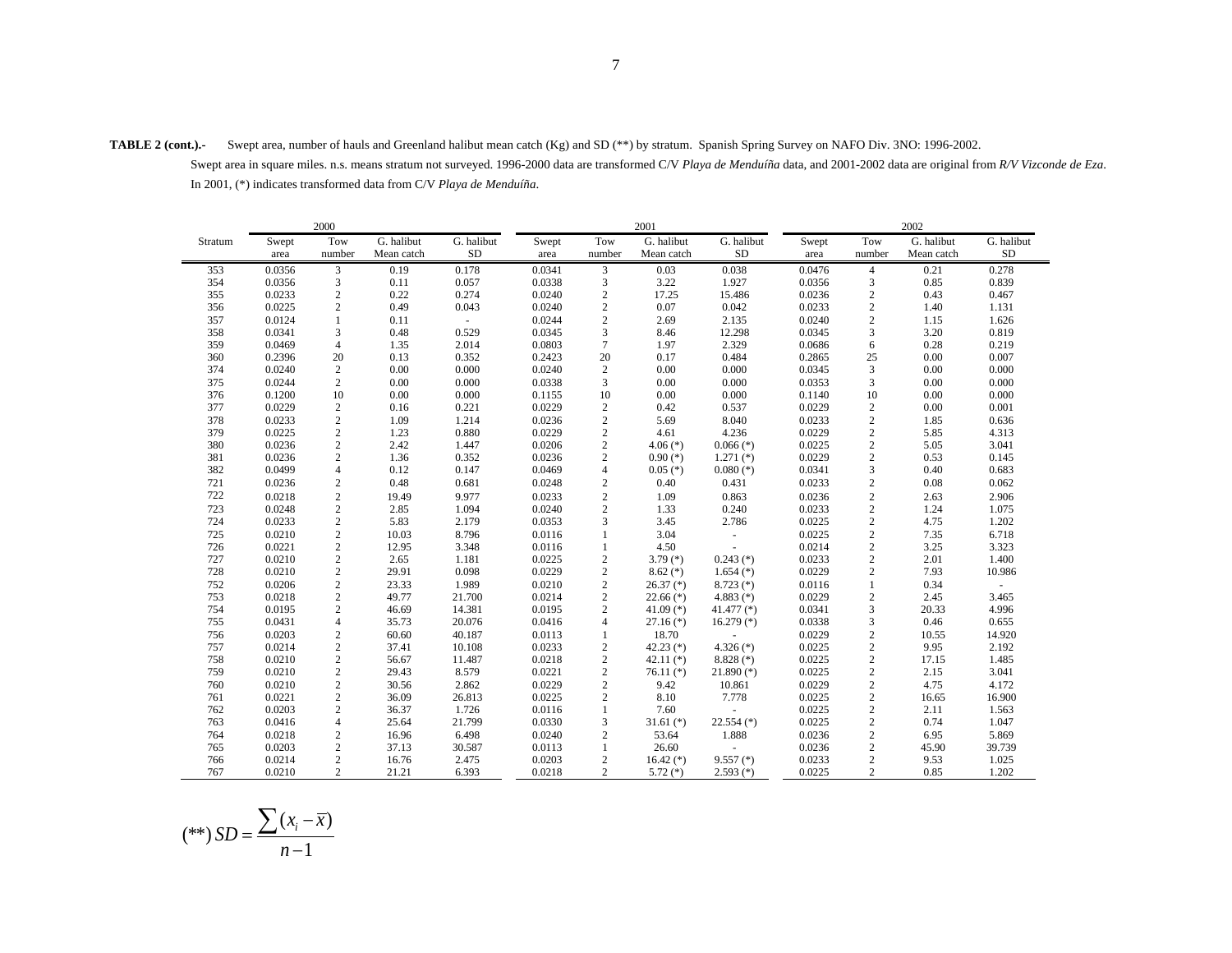**TABLE 3.-** Stratified mean catches (Kg) and SD of Greenland halibut by stratum and year (1996-2002). n.s. means stratum not surveyed. 1996-2000 data are transformed C/V *Playa de Menduíña* data. 2001-2002 data are original from R/V *Vizconde de Eza*. In 2001, (\*) indicates transformed data from C/V *Playa de Menduíña*.

| Strata       | 1996       | 1997     | 1998      | 1999      | 2000     | 2001          | 2002     |
|--------------|------------|----------|-----------|-----------|----------|---------------|----------|
| 353          | 54.10      | 15.61    | 368.31    | 164.80    | 50.27    | 7.17          | 57.16    |
| 354          | $0.01\,$   | 171.84   | 581.54    | 211.23    | 27.55    | 792.94        | 209.92   |
| 355          | $\rm 0.08$ | 301.21   | 21.29     | 16.18     | 16.14    | 1276.50       | 31.86    |
| 356          | 0.03       | 193.06   | 200.47    | 10.97     | 23.25    | 3.29          | 65.80    |
| 357          | 737.96     | 176.36   | 1377.73   | 277.07    | 17.81    | 441.16        | 188.60   |
| 358          | 755.38     | 310.53   | 529.11    | 921.77    | 108.61   | 1903.50       | 720.00   |
| 359          | 168.83     | 279.62   | 94.44     | 905.35    | 568.81   | 827.57        | 116.83   |
| 360          | 35.83      | 120.66   | 100.23    | 852.78    | 358.57   | 461.98        | 5.79     |
| 374          | 0.00       | 0.00     | 9.93      | 0.00      | $0.00\,$ | 0.00          | $0.00\,$ |
| 375          | 0.00       | 0.00     | 0.00      | 0.00      | $0.00\,$ | $0.00\,$      | $0.00\,$ |
| 376          | 0.00       | 0.00     | $0.00\,$  | 0.00      | $0.00\,$ | 0.00          | $0.00\,$ |
| 377          | 133.44     | 0.00     | 2.78      | 48.27     | 15.59    | 42.00         | 0.10     |
| 378          | 223.01     | 108.38   | 92.26     | 143.03    | 151.61   | 790.22        | 257.15   |
| 379          | 553.48     | 236.64   | 199.42    | 101.35    | 130.87   | 488.13        | 620.10   |
| 380          | 331.06     | 253.84   | 237.93    | 377.84    | 232.32   | $(*)$ 389.43  | 484.80   |
| 381          | 698.43     | 30.54    | 100.25    | 406.36    | 196.29   | $(*)$ 129.93  | 75.96    |
| 382          | 265.33     | $0.00\,$ | 12.74     | 0.16      | 42.51    | $(*) 16.16$   | 137.54   |
| 721          | 104.99     | 193.53   | 768.09    | 40.40     | 31.32    | 25.68         | 5.23     |
| 722          | 259.46     | 128.46   | 2086.59   | 1122.44   | 1637.46  | 91.56         | 220.50   |
| 723          | 558.26     | 799.62   | 824.44    | 1715.78   | 441.21   | 206.15        | 192.20   |
| 724          | 302.15     | 237.69   | 1041.12   | 564.01    | 722.86   | 427.80        | 589.00   |
| 725          | 141.33     | 824.43   | 217.35    | 521.45    | 1052.65  | 319.20        | 771.75   |
| 726          | 109.78     | n.s.     | 2013.07   | 2090.94   | 932.35   | 324.00        | 234.00   |
| 727          | 389.87     | 495.47   | 749.00    | 1006.54   | 253.97   | $(*)$ 364.03  | 192.96   |
| 728          | 36.04      | 2826.86  | 4462.31   | 4861.26   | 2333.24  | $(*) 672.64$  | 618.66   |
| 752          | 2074.54    | 4833.71  | 7102.82   | 7457.90   | 3056.49  | $(*)$ 3454.13 | 44.41    |
| 753          | 3218.53    | 4475.84  | 4597.53   | 8863.93   | 6868.76  | $(*)$ 3126.94 | 338.10   |
| 754          | n.s.       | 3365.21  | 3117.02   | 3081.94   | 8403.69  | $(*)7396.15$  | 3660.00  |
| 755          | n.s.       | n.s.     | 7342.42   | 6136.26   | 13757.44 | $(*)10457.90$ | 177.23   |
| 756          | 2972.03    | 6904.11  | 22233.50  | 12653.16  | 6121.02  | 1888.70       | 1065.55  |
| 757          | 4873.81    | 3539.38  | 9715.91   | 10866.31  | 3815.73  | $(*)$ 4307.61 | 1014.90  |
| 758          | n.s.       | 3896.21  | 5202.82   | 5218.91   | 5610.39  | $(*)$ 4168.97 | 1697.85  |
| 759          | n.s.       | n.s.     | 6119.66   | 5679.93   | 3737.70  | $(*)$ 9666.37 | 273.05   |
| 760          | 1871.25    | 1608.22  | 5065.54   | 6926.79   | 4706.01  | 1450.68       | 731.50   |
| 761          | 5163.60    | 10584.19 | 7867.63   | 6477.12   | 6170.76  | 1385.10       | 2847.15  |
| 762          | n.s.       | 9728.04  | 8102.93   | 13428.13  | 7711.31  | 1611.20       | 446.26   |
| 763          | n.s.       | n.s.     | 9139.92   | 5595.80   | 6691.10  | $(*)$ 8250.35 | 193.14   |
| 764          | 2209.74    | 2063.07  | 2131.30   | 2880.87   | 1695.94  | 5363.50       | 695.00   |
| 765          | 2162.25    | 4392.98  | 2829.86   | 3897.46   | 4604.20  | 3298.40       | 5691.60  |
| 766          | n.s.       | 9053.27  | 2998.23   | 4508.03   | 2413.42  | $(*)$ 2364.63 | 1371.60  |
| 767          | n.s.       | n.s.     | 1613.33   | 4092.64   | 3351.32  | $(*)$ 904.20  | 134.30   |
| <b>TOTAL</b> | 30404.58   | 72148.61 | 121270.85 | 124125.15 | 98060.56 | 79095.85      | 26177.55 |
| (Y)          | 3.46       | 7.73     | 11.73     | 12.00     | 9.48     | 7.65          | 2.64     |
| SD           | 0.54       | 0.62     | 0.89      | 1.00      | 0.75     | 0.76          | 0.45     |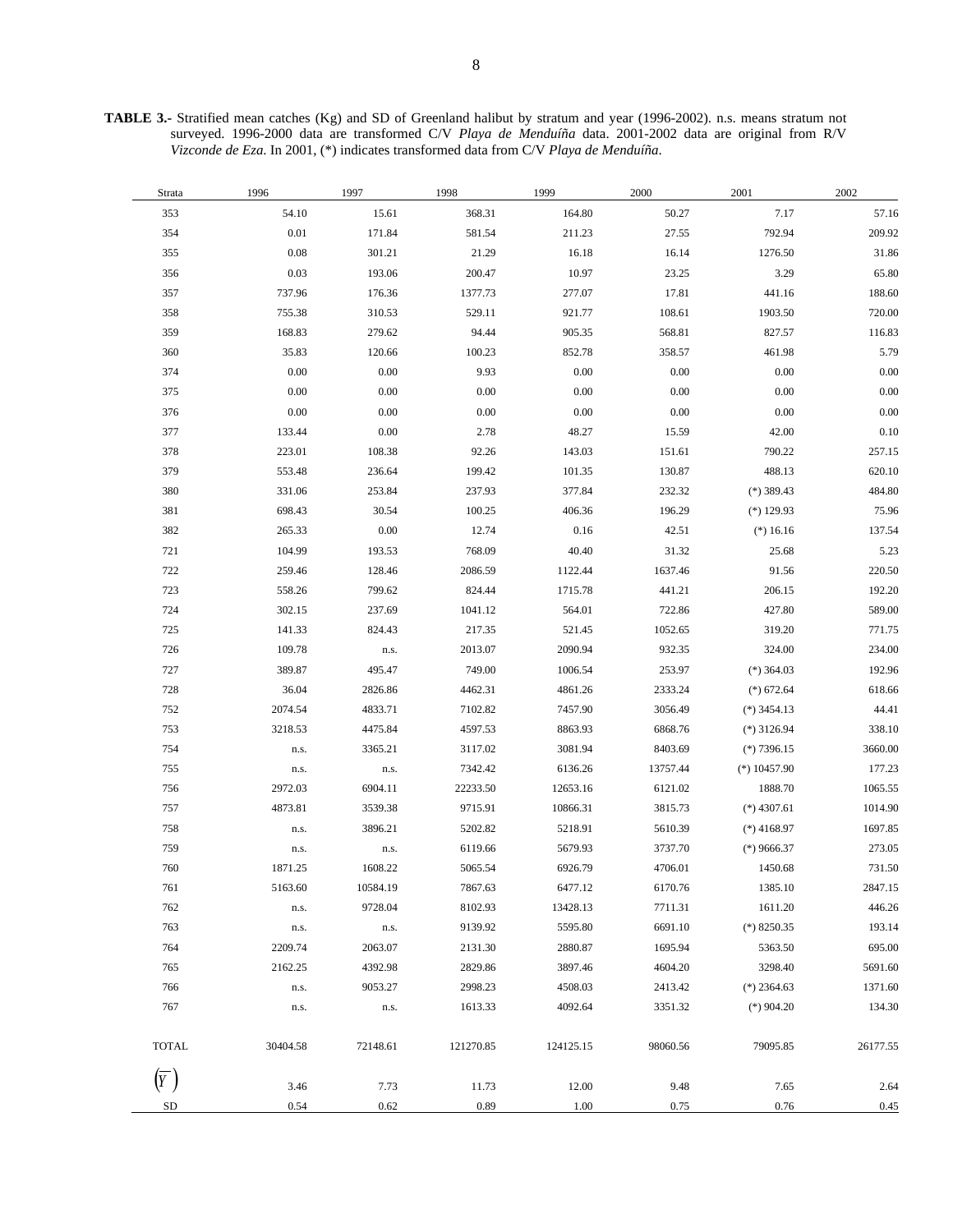**TABLE 4.-** Survey estimates (by the swept area method) of Greenland halibut abundance (,000) and SD by stratum and year on NAFO Div. 3NO. n.s. means stratum not surveyed. 1996-2000 data are transformed C/V *Playa de Menduíña* data. 2001-2002 data are original from R/V *Vizconde de Eza*. In 2001, (\*) indicates transformed data from C/V *Playa de Menduíña*.

| Strata       | 1996             | 1997             | 1998                     | 1999             | 2000             | 2001             | 2002             |
|--------------|------------------|------------------|--------------------------|------------------|------------------|------------------|------------------|
| 353          | $\boldsymbol{0}$ | 9                | 187                      | 47               | 16               | 24               | 170              |
| 354          | 212              | 95               | 268                      | 101              | 23               | 1429             | 487              |
| 355          | 375              | 348              | $\overline{\mathcal{L}}$ | 6                | 9                | 1893             | 31               |
| 356          | 46               | 149              | 75                       | 4                | $\overline{4}$   | $\overline{2}$   | 58               |
| 357          | 469              | 93               | 653                      | 84               | 3                | 116              | 61               |
| 358          | 1495             | 423              | 301                      | 634              | 26               | 2984             | 615              |
| 359          | 94               | 183              | 53                       | 331              | 146              | 1096             | 483              |
| 360          | $\boldsymbol{0}$ | 76               | 58                       | 308              | 85               | 244              | 50               |
| 374          | $\boldsymbol{0}$ | $\boldsymbol{0}$ | 4                        | $\boldsymbol{0}$ | $\boldsymbol{0}$ | $\boldsymbol{0}$ | $\boldsymbol{0}$ |
| 375          | $\boldsymbol{0}$ | $\boldsymbol{0}$ | $\boldsymbol{0}$         | $\boldsymbol{0}$ | $\boldsymbol{0}$ | $\boldsymbol{0}$ | $\boldsymbol{0}$ |
| 376          | $\boldsymbol{0}$ | $\boldsymbol{0}$ | $\boldsymbol{0}$         | $\boldsymbol{0}$ | $\boldsymbol{0}$ | $\boldsymbol{0}$ | $\boldsymbol{0}$ |
| 377          | 75               | $\boldsymbol{0}$ | 1                        | 31               | 5                | 38               | 4                |
| 378          | 171              | 72               | 47                       | 112              | 57               | 591              | 233              |
| 379          | 285              | 176              | 124                      | 75               | 35               | 135              | 171              |
| 380          | 214              | 146              | 164                      | 1048             | 122              | $(*) 274$        | 610              |
| 381          | 401              | 14               | 45                       | 269              | 66               | $(*)33$          | 200              |
| 382          | 98               | $\boldsymbol{0}$ | $\sqrt{6}$               | $\,1$            | $\,8$            | $(*) 5$          | 251              |
| 721          | 89               | 132              | 379                      | $\overline{7}$   | 6                | 3                | 11               |
| 722          | 99               | 67               | 573                      | 207              | 213              | 14               | 39               |
| 723          | 264              | 407              | 369                      | 433              | 82               | 45               | 92               |
| 724          | 145              | 94               | 361                      | 125              | 85               | 78               | 126              |
| 725          | 93               | 444              | 157                      | 183              | 258              | 63               | 143              |
| 726          | 75               | n.s.             | 863                      | 613              | 175              | 31               | 57               |
| 727          | 261              | 295              | 382                      | 324              | 92               | $(*) 123$        | 267              |
| 728          | 500              | 1296             | 2163                     | 1445             | 571              | $(*) 127$        | 280              |
| 752          | 497              | 1008             | 2136                     | 1978             | 553              | $(*) 534$        | 395              |
| 753          | 867              | 728              | 726                      | 1782             | 1093             | $(*)$ 402        | 48               |
| 754          | n.s.             | 347              | 309                      | 419              | 880              | $(*) 834$        | 197              |
| 755          | n.s.             | n.s.             | 881                      | 788              | 1712             | $(*) 1095$       | 11               |
| 756          | 780              | 1457             | 5558                     | 3380             | 1256             | 323              | 234              |
| 757          | 991              | 515              | 1620                     | 2639             | 518              | $(*) 569$        | 154              |
| 758          | n.s.             | 706              | 620                      | 625              | 589              | $(*)366$         | 242              |
| 759          | n.s.             | n.s.             | 837                      | 1016             | 457              | $(*)947$         | 34               |
| 760          | 425              | 414              | 1061                     | 1486             | 794              | 259              | 94               |
| 761          | 582              | 1067             | 1853                     | 1005             | 744              | 167              | 387              |
| 762          | n.s.             | 1036             | 1127                     | 2818             | 819              | 74               | 75               |
| 763          | n.s.             | n.s.             | 967                      | 613              | 724              | $(*)717$         | 12               |
| 764          | 411              | 428              | 354                      | 597              | 204              | 713              | $80\,$           |
| 765          | 1128             | 548              | 580                      | 459              | 769              | 353              | 645              |
| 766          | n.s.             | 1030             | 317                      | 203              | 211              | $(*) 222$        | 81               |
| 767          | n.s.             | n.s.             | 104                      | 364              | 250              | $(*) 64$         | 13               |
|              |                  |                  |                          |                  |                  |                  |                  |
| <b>TOTAL</b> | 11143            | 13804            | 26286                    | 26555            | 13658            | 16987            | 7142             |
| <b>SD</b>    | 1903             | 1130             | 2497                     | 2830             | 1225             | 3227             | 958              |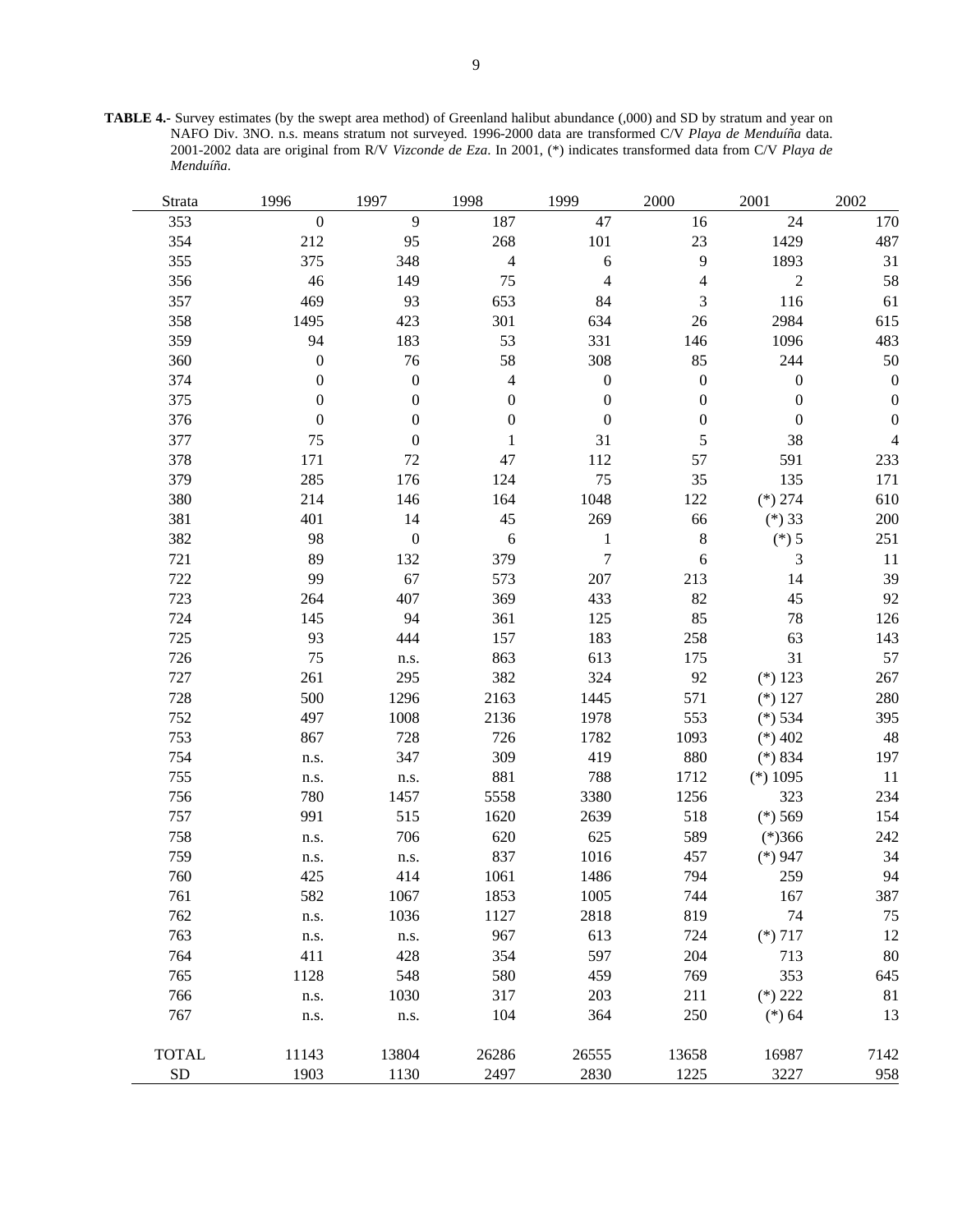**TABLE 5.-** Survey estimates (by the swept area method) of Greenland halibut biomass (t) and SD by stratum and year on NAFO Div. 3NO. n.s. means stratum not surveyed. 1996-2000 data are transformed C/V *Playa de Menduíña* data. 2001- 2002 data are original from R/V *Vizconde de Eza*. In 2001, (\*) indicates transformed data from C/V *Playa de Menduíña*.

| Strata       | 1996             | 1997             | 1998           | 1999             | 2000             | 2001             | 2002             |
|--------------|------------------|------------------|----------------|------------------|------------------|------------------|------------------|
| 353          | $\overline{4}$   | 1                | 32             | 14               | 4                | $\mathbf{1}$     | 5                |
| 354          | 29               | 15               | 49             | 19               | $\overline{c}$   | $70\,$           | 18               |
| 355          | 37               | 26               | $\overline{2}$ | $\mathbf{1}$     | $\mathbf{1}$     | 106              | 3                |
| 356          | $\boldsymbol{7}$ | 17               | 18             | $\mathbf{1}$     | $\overline{2}$   | $\boldsymbol{0}$ | 6                |
| 357          | 68               | 16               | 115            | 23               | $\mathbf{1}$     | 37               | 16               |
| 358          | 71               | 28               | 46             | 79               | 10               | 164              | 63               |
| 359          | 15               | 24               | $8\,$          | 75               | 49               | 73               | $10\,$           |
| 360          | 3                | 10               | 9              | $70\,$           | 30               | 41               | $\mathbf{1}$     |
| 374          | $\boldsymbol{0}$ | $\boldsymbol{0}$ | 1              | $\boldsymbol{0}$ | $\boldsymbol{0}$ | $\boldsymbol{0}$ | 0                |
| 375          | $\boldsymbol{0}$ | $\boldsymbol{0}$ | 0              | $\boldsymbol{0}$ | $\boldsymbol{0}$ | $\boldsymbol{0}$ | $\theta$         |
| 376          | $\boldsymbol{0}$ | $\boldsymbol{0}$ | 0              | $\boldsymbol{0}$ | $\boldsymbol{0}$ | $\boldsymbol{0}$ | $\boldsymbol{0}$ |
| 377          | 12               | $\boldsymbol{0}$ | 0              | 4                | $\mathbf{1}$     | 4                | $\boldsymbol{0}$ |
| 378          | 20               | 10               | 8              | 13               | 13               | 66               | 22               |
| 379          | 49               | 23               | 17             | 9                | 12               | 43               | 54               |
| 380          | 30               | 24               | 21             | 32               | 20               | $(*) 38$         | 43               |
| 381          | 61               | $\mathfrak 3$    | 9              | 36               | 17               | $(*) 11$         | $\boldsymbol{7}$ |
| 382          | 24               | $\boldsymbol{0}$ | $\mathbf{1}$   | $\boldsymbol{0}$ | $\mathfrak 3$    | $(*)1$           | 12               |
| 721          | 10               | 17               | 76             | $\mathfrak{Z}$   | 3                | $\overline{2}$   | $\boldsymbol{0}$ |
| 722          | 25               | 12               | 195            | 98               | 151              | $8\,$            | 19               |
| 723          | 51               | 76               | 71             | 150              | 36               | 17               | 17               |
| 724          | 30               | 21               | 101            | 50               | 62               | 37               | 52               |
| 725          | 13               | 80               | 25             | 46               | 100              | 27               | 69               |
| 726          | 10               | n.s.             | 195            | 186              | 84               | 28               | 22               |
| 727          | 37               | 53               | 64             | 85               | 24               | $(*)32$          | 17               |
| 728          | 129              | 265              | 433            | 418              | 222              | $(*)$ 59         | 54               |
| 752          | 191              | 444              | 621            | 642              | 296              | $(*)$ 325        | 151              |
| 753          | 324              | 419              | 423            | 775              | 632              | $(*)$ 303        | 30               |
| 754          | n.s.             | 306              | 297            | 299              | 862              | $(*) 680$        | 275              |
| 755          | n.s.             | n.s.             | 712            | 591              | 1276             | $(*)979$         | 14               |
| 756          | 283              | 635              | 1976           | 1125             | 605              | 168              | 93               |
| 757          | 520              | 350              | 942            | 935              | 357              | $(*) 370$        | 90               |
| 758          | n.s.             | 365              | 478            | 488              | 534              | $(*)$ 389        | 151              |
| 759          | n.s.             | n.s.             | 573            | 522              | 356              | $(*) 871$        | 24               |
| 760          | 178              | 153              | 474            | 616              | 448              | 129              | 64               |
| 761          | 520              | $1008\,$         | 763            | 617              | 558              | 123              | 253              |
| 762          | n.s.             | 949              | 786            | 1279             | 762              | 139              | 40               |
| 763          | n.s.             | n.s.             | 840            | 539              | 643              | $(*)738$         | 17               |
| 764          | 210              | 200              | 196            | 256              | 156              | 447              | 59               |
| 765          | 218              | 426              | 270            | 352              | 455              | 293              | 482              |
| 766          | n.s.             | 883              | 314            | 415              | 226              | $(*) 234$        | 118              |
| 767          | n.s.             | n.s.             | 146            | 383              | 319              | $(*) 83$         | 12               |
| <b>TOTAL</b> | 3179             | 6859             | 11305          | 11246            | 9331             | 7134             | 2380             |
| ${\rm SD}$   | 440              | 546              | 860            | 973              | 707              | 638              | 410              |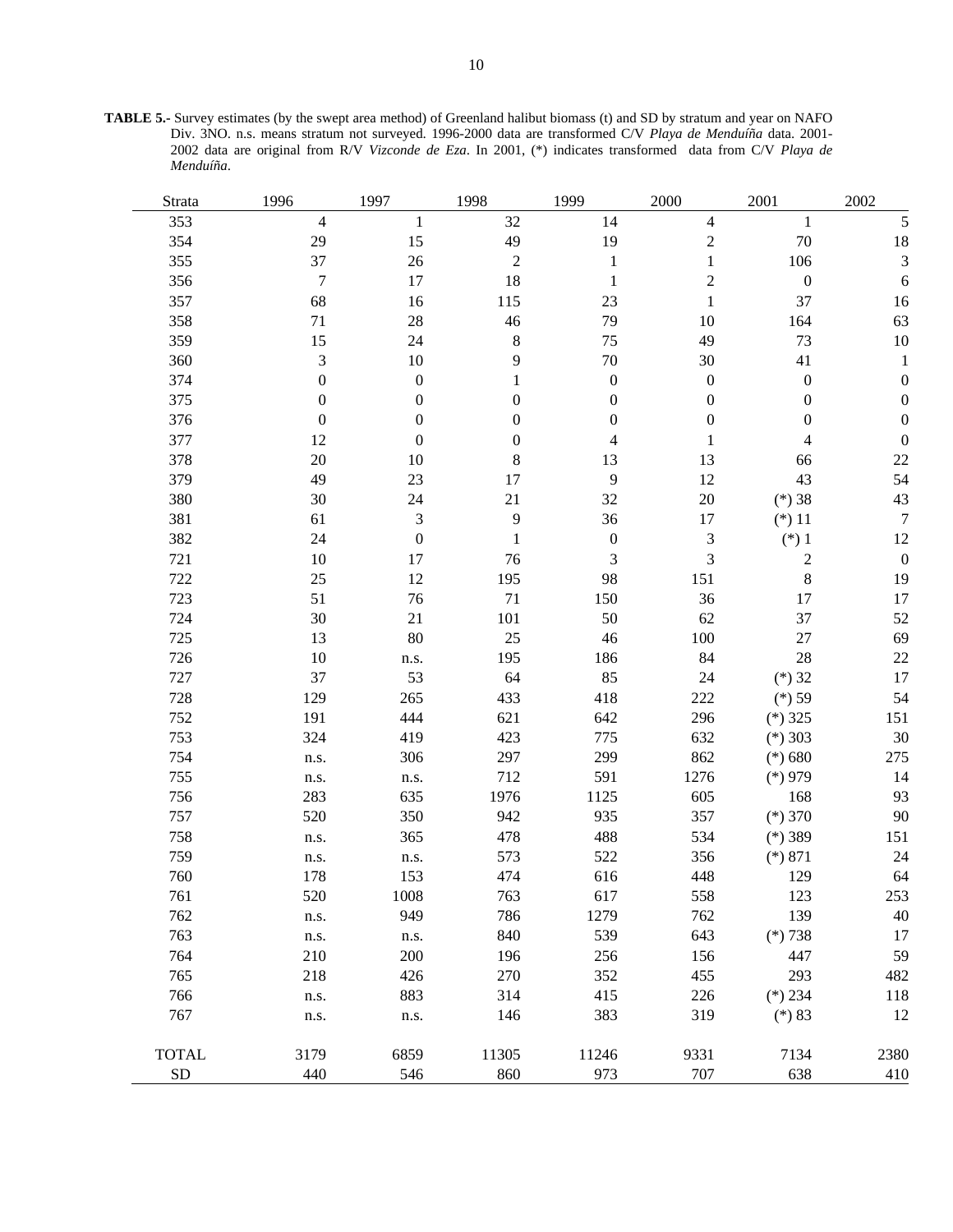**TABLE 6.-** Greenland halibut length distribution. Estimated numbers in frequency in ‰. Spanish Spring Survey on NAFO 3NO: 1996-2002. Indet. means indeterminate. 1996-2000 data are transformed C/V *Playa de Menduíña* data. 2001-2002 data are original R/V *Vizconde de Eza* data.

|                   | 1996           |                |                |                | 1997           |                |                | 1998           |                |                | 1999           |                |
|-------------------|----------------|----------------|----------------|----------------|----------------|----------------|----------------|----------------|----------------|----------------|----------------|----------------|
| Length (cm.)      | Males          | Females        | Indet.         | Males          | Females        | Indet.         | Males          | Females        | Indet.         | Males          | Females        | Indet.         |
| 8                 | 0.000          | 0.000          | 0.000          | 0.000          | 0.000          | 0.000          | 0.000          | 0.000          | 0.000          | 0.000          | 0.000          | 1.018          |
| 10                | 0.000          | 0.000          | 0.000          | 0.000          | 0.000          | 6.165          | 0.000          | 0.000          | 0.000          | 0.000          | 2.035          | 0.000          |
| 12                | 0.000          | 0.000          | 2.696          | 13.453         | 18.345         | 25.659         | 0.000          | 0.000          | 2.156          | 8.140          | 28.161         | 3.052          |
| 14                | 0.000          | 3.605          | 87.642         | 23.019         | 84.520         | 53.630         | 0.000          | 22.692         | 6.468          | 15.537         | 76.364         | 1.018          |
| 16                | 0.000          | 6.292          | 3.169          | 3.019          | 4.818          | 0.472          | 1.467          | 3.077          | 1.718          | 3.760          | 5.441          | 0.000          |
| 18                | 5.825          | 9.650          | 0.000          | 19.203         | 28.364         | 0.000          | 1.438          | 2.255          | 0.000          | 4.188          | 7.772          | 0.266          |
| $20\,$            | 89.906         | 138.485        | 0.353          | 114.485        | 132.770        | 1.103          | 19.763         | 23.913         | 0.000          | 21.099         | 34.011         | $0.000\,$      |
| $22\,$            | 89.868         | 167.423        | 2.303          | 52.709         | 63.242         | 0.000          | 24.608         | 29.312         | 0.535          | 31.626         | 45.822         | 0.000          |
| 24                | 46.398         | 72.428         | 1.644          | 19.698         | 21.586         | 0.000          | 24.822         | 36.836         | 0.000          | 13.516         | 28.015         | 0.000          |
| $26\,$            | 14.465         | 21.614         | 0.305          | 15.779         | 19.923         | 0.000          | 30.633         | 30.528         | 0.000          | 8.324          | 13.813         | 0.000          |
| $\sqrt{28}$       | 15.729         | 26.600         | 0.000          | 23.106         | 27.461         | 0.000          | 49.185         | 66.026         | 0.000          | 23.561         | 19.066         | 0.000          |
| $30\,$            | 11.686         | 20.078         | 0.000          | 21.198         | 25.060         | 0.000          | 61.645         | 83.851         | 0.000          | 37.805         | 35.672         | 0.000          |
| $32\,$            | 9.774          | 15.171         | 0.000          | 10.582         | 18.145         | 0.000          | 47.917         | 58.085         | 0.000          | 49.833         | 54.367         | 0.000          |
| 34                | 9.957          | 14.858         | 0.000          | 8.671          | 12.042         | 0.000          | 41.560         | 48.281         | 0.000          | 61.281         | 67.900         | 0.000          |
| 36                | 11.140         | 15.047         | 0.000          | 7.225          | 13.992         | 0.000          | 36.009         | 44.883         | 0.000          | 44.834         | 58.444         | 0.000          |
| $38\,$            | 7.579          | 12.302         | 0.000          | 6.593          | 13.708         | 0.000          | 27.592         | 41.366         | 0.000          | 28.228         | 44.859         | 0.000          |
| 40                | 8.037          | 12.188         | 0.000          | 5.898          | 11.927         | 0.000          | 17.119         | 27.076         | 0.000          | 15.787         | 28.253         | 0.000          |
| 42                | 4.938          | 7.886          | 0.000          | 5.771          | 9.988          | 0.000          | 9.275          | 16.448         | 0.000          | 8.728          | 19.459         | $0.000\,$      |
| 44                | 3.638          | 5.906          | 0.000          | 4.620          | 8.627          | 0.000          | 5.769          | 13.105         | 0.000          | 5.312          | 10.951         | 0.000          |
| 46                | 2.134          | 6.124          | 0.000          | 3.870          | 7.130          | 0.000          | 3.967          | 8.360          | 0.000          | 3.097          | 7.181          | 0.000          |
| $48\,$            | 1.698          | 2.876          | 0.000          | 2.555          | 6.687          | 0.000          | 3.093          | 6.343          | 0.000          | 2.018          | 4.432          | 0.000          |
| 50                | 0.944          | 2.870          | 0.000          | 2.036          | 4.497          | 0.000          | 2.120          | 4.619          | 0.000          | 1.076          | 3.546          | 0.000          |
| 52                | 0.515          | 1.034          | 0.000          | 1.384          | 3.459          | 0.000          | 1.454          | 2.816          | 0.000          | 0.791          | 1.947          | 0.000          |
| 54                | 0.179          | 1.047          | 0.000          | 0.992          | 2.029          | 0.000          | 0.860          | 1.639          | 0.000          | 0.517          | 1.604          | 0.000          |
| 56                | 0.256          | 1.285          | 0.000          | 0.616          | 1.563          | 0.000          | 0.647          | 1.487          | 0.000          | 0.363          | 1.068          | 0.000          |
| 58                | 0.465          | 0.327          | 0.000          | 0.541          | 1.145          | 0.000          | 0.247          | 1.219          | 0.000          | 0.282          | 0.754          | 0.000          |
| 60                | 0.070          | 0.577          | 0.000          | 0.349          | 0.962          | 0.000          | 0.284          | 0.862          | 0.000          | 0.203          | 0.594          | 0.000          |
| 62                | 0.000          | 0.226          | 0.000          | 0.236          | 0.738          | 0.000          | 0.133          | 0.288          | 0.000          | 0.077          | 0.352          | 0.000          |
| 64                | 0.015          | 0.366          | 0.000          | 0.017          | 0.460          | 0.000          | 0.099          | 0.371          | 0.000          | 0.091          | 0.474          | 0.000          |
| 66                | 0.010          | 0.044          | 0.000          | 0.048          | 0.508          | 0.000          | 0.105          | 0.257          | 0.000          | 0.024          | 0.356          | 0.000          |
| 68<br>$70\,$      | 0.000          | 0.044          | 0.000          | 0.026          | 0.414          | 0.000          | 0.000          | 0.187          | 0.000          | 0.030          | 0.223          | 0.000          |
|                   | 0.000          | 0.041          | 0.000          | 0.008          | 0.183          | 0.000          | 0.007          | 0.216          | 0.000          | 0.010          | 0.279          | 0.000          |
| $72\,$<br>$74\,$  | 0.000          | 0.027          | 0.000          | 0.000          | 0.258          | 0.000          | 0.000          | 0.131          | 0.000          | 0.000          | 0.151          | 0.000          |
| 76                | 0.000          | 0.057          | 0.000          | 0.000          | 0.162          | 0.000          | 0.000          | 0.155          | 0.000          | 0.000          | 0.265          | 0.000          |
| $78\,$            | 0.000          | 0.000          | 0.000          | 0.000          | 0.130          | 0.000          | 0.000          | 0.081          | 0.000          | 0.000          | 0.133          | $0.000\,$      |
| $80\,$            | 0.000          | 0.035          | 0.000          | 0.000          | 0.032          | 0.000          | 0.000          | 0.165          | 0.000          | 0.000          | 0.225          | 0.000          |
| 82                | 0.000          | 0.018          | 0.000          | 0.000          | 0.178          | 0.000          | 0.000          | 0.114          | 0.000          | 0.000          | 0.244          | 0.000          |
| 84                | 0.000          | 0.041          | 0.000          | 0.000          | 0.062          | 0.000          | 0.000          | 0.093          | 0.000          | 0.000          | 0.019          | 0.000          |
| 86                | 0.000          | 0.021          | 0.000          | 0.000          | 0.012          | 0.000          | 0.000          | 0.043          | 0.000          | 0.000          | 0.058          | 0.000          |
| $88\,$            | 0.000          | 0.025          | 0.000          | 0.000          | 0.000          | 0.000          | 0.000          | 0.049          | 0.000          | 0.000          | 0.049          | 0.000          |
| 90                | 0.000          | 0.014          | 0.000          | 0.000          | 0.013          | 0.000          | 0.000          | 0.029          | 0.000          | 0.000          | 0.069          | $0.000\,$      |
| 92                | 0.000          | 0.015          | 0.000          | 0.000<br>0.000 | 0.035          | 0.000          | 0.000          | 0.015<br>0.009 | 0.000          | 0.000<br>0.000 | 0.006          | 0.000          |
| 94                | 0.000<br>0.000 | 0.015<br>0.000 | 0.000<br>0.000 | 0.000          | 0.086<br>0.000 | 0.000<br>0.000 | 0.000<br>0.000 | 0.027          | 0.000<br>0.000 | 0.000          | 0.000<br>0.007 | 0.000<br>0.000 |
| 96                | 0.000          | 0.000          | 0.000          | 0.000          | 0.000          | 0.000          | 0.000          | 0.000          | 0.000          | 0.000          | 0.058          | 0.000          |
| 98                | 0.000          | 0.000          | 0.000          | 0.000          | 0.000          | 0.000          | 0.000          | 0.000          | 0.000          | 0.000          | 0.000          | 0.000          |
| 100               | 0.000          | 0.000          | 0.000          | 0.000          | 0.000          | 0.000          | 0.000          | 0.000          | 0.000          | 0.000          | 0.000          | 0.000          |
| 102               | 0.000          | 0.000          | 0.000          | 0.000          | 0.000          | 0.000          | 0.000          | 0.000          | 0.000          | 0.000          | $0.000\,$      | 0.000          |
| 104               | 0.000          | 0.000          | 0.000          | 0.000          | 0.000          | 0.000          | 0.000          | 0.000          | 0.000          | 0.000          | 0.009          | 0.000          |
|                   |                |                |                |                |                |                |                |                |                |                |                |                |
| Total             | 335.227        | 566.661        | 98.113         | 367.711        | 545.261        | 87.029         | 411.817        | 577.306        | 10.877         | 390.140        | 604.506        | 5.353          |
| $N^{\circ}$ Ind.: | 2867           | 4667           | $60\,$         | 3444           | 5550           | 55             | 4470           | 7080           | 14             | 4012           | 6533           | 6              |
| N° samples:       |                | 52             |                |                | 75             |                |                | 84             |                |                | 78             |                |
| Range:            |                | 12-91          |                |                | 10-92          |                |                | 11-94          |                |                | $7 - 104$      |                |
| Total catch:      |                | 520            |                |                | 1243           |                |                | 1885           |                |                | 1898           |                |
| Sampled catch:    |                | 2380.090       |                |                | 4198.357       |                |                | 5803.875       |                |                | 5642.920       |                |
| Total hauls:      |                | 112            |                |                | 128            |                |                | 124            |                |                | 114            |                |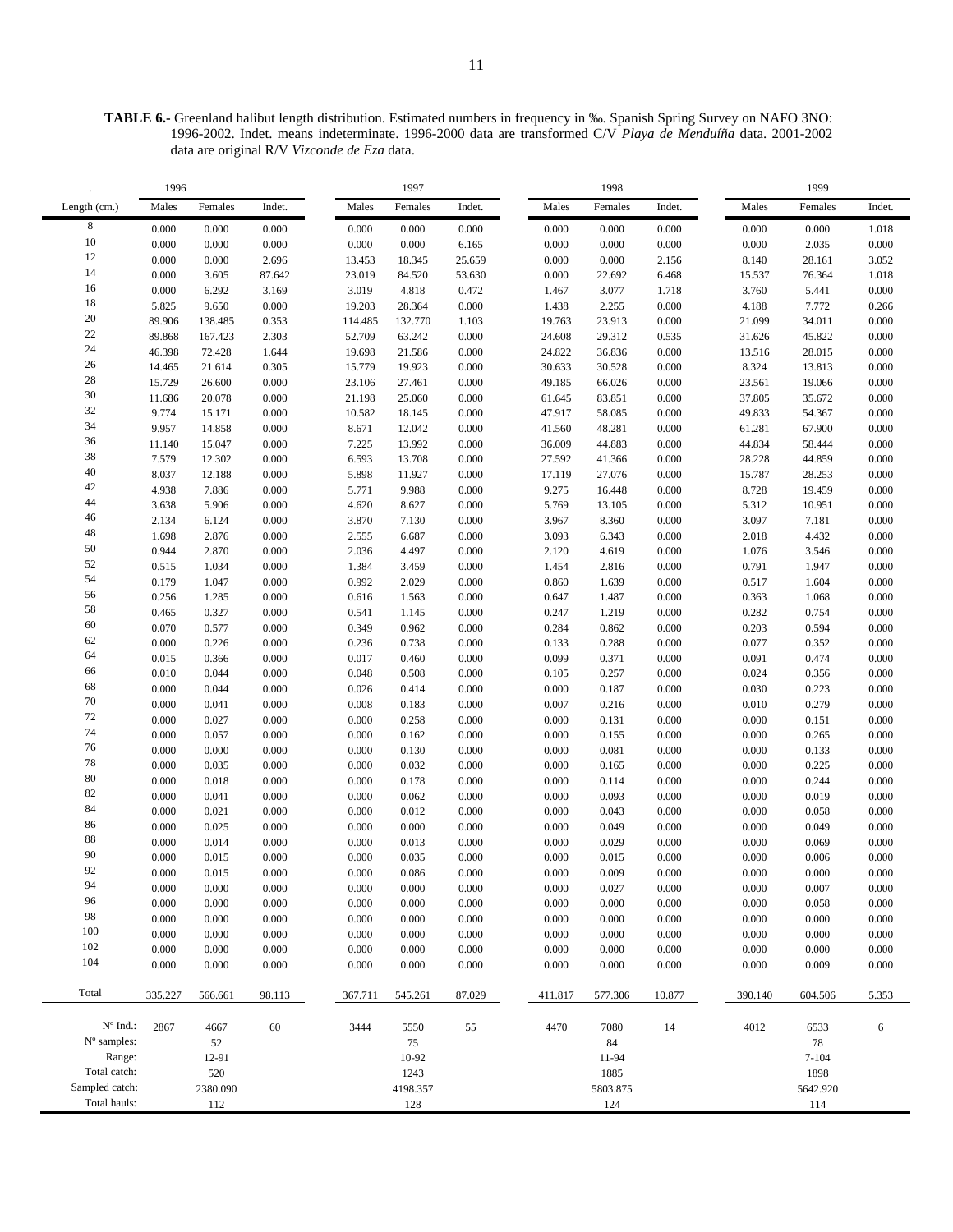**TABLE 6 (cont.).-** Greenland halibut length distribution. Estimated numbers in frequency in ‰. Spanish Spring Survey on NAFO 3NO: 1996-2002. Indet. means indeterminate. 1996-2000 data are transformed C/V *Playa de Menduíña* data. 2001-2002 data are original R/V *Vizconde de Eza* data.

|                | 2000           |                |                | 2001           |                |                | 2002           |                |                |  |
|----------------|----------------|----------------|----------------|----------------|----------------|----------------|----------------|----------------|----------------|--|
| Length (cm.)   | Males          | Females        | Indet.         | Males          | Females        | Indet.         | Males          | Females        | Indet.         |  |
| 8              | 0.000          | 0.000          | 0.000          | 0.000          | 0.000          | 0.000          | 0.000          | 0.000          | 0.000          |  |
| 10             | 0.000          | 0.000          | 0.000          | 0.997          | 3.132          | 4.283          | 3.021          | 8.974          | 5.261          |  |
| 12             | 39.420         | 42.235         | 11.263         | 19.600         | 44.265         | 22.619         | 51.745         | 50.223         | 4.510          |  |
| 14             | 73.207         | 140.633        | 14.078         | 60.269         | 111.261        | 30.911         | 85.418         | 88.423         | 3.006          |  |
| 16             | 10.297         | 13.953         | 0.000          | 53.140         | 73.336         | 3.286          | 21.755         | 26.993         | 0.000          |  |
| 18             | 9.561          | 10.297         | 0.000          | 4.882          | 4.765          | 0.000          | 0.752          | 1.503          | 0.000          |  |
| 20             | 10.297         | 11.032         | 0.000          | 23.258         | 29.579         | 0.000          | 3.747          | 4.509          | 0.000          |  |
| 22             | 2.479          | 4.361          | 0.000          | 87.383         | 70.428         | 0.000          | 23.222         | 19.446         | 0.000          |  |
| 24             | 8.556          | 9.304          | 0.000          | 53.671         | 69.952         | 0.000          | 36.728         | 46.427         | 0.000          |  |
| 26             | 7.333          | 10.562         | 0.113          | 10.028         | 12.637         | 0.000          | 24.749         | 37.506         | 0.000          |  |
| 28             | 3.744          | 6.060          | 0.000          | 3.785          | 2.492          | 0.000          | 7.481          | 9.729          | 0.000          |  |
| 30             | 4.514          | 6.470          | 0.000          | 0.997          | 2.492          | 0.000          | 9.729          | 10.490         | 0.000          |  |
| 32             | 9.840          | 10.590         | 0.000          | 6.276          | 4.384          | 0.000          | 18.017         | 26.259         | 0.000          |  |
| 34             | 15.725         | 20.044         | 0.000          | 3.986          | 5.481          | 0.000          | 9.727          | 29.168         | 0.000          |  |
| 36             | 24.956         | 30.087         | 0.000          | 6.479          | 11.959         | 0.000          | 20.988         | 24.765         | 0.000          |  |
| 38             | 34.988         | 44.744         | 0.000          | 12.457         | 13.456         | 0.000          | 17.238         | 18.741         | 0.000          |  |
| 40             | 30.731         | 57.470         | 0.000          | 9.468          | 16.451         | 0.000          | 11.252         | 35.227         | 0.000          |  |
| 42             | 28.122         | 54.935         | 0.000          | 11.959         | 17.441         | 0.000          | 13.515         | 26.206         | 0.000          |  |
| 44             | 18.740         | 48.651         | 0.000          | 4.485          | 21.925         | 0.000          | 11.966         | 34.533         | 0.000          |  |
| 46             | 10.986         | 29.106         | 0.000          | 2.990          | 15.455         | 0.000          | 12.015         | 14.257         | 0.000          |  |
| 48             | 5.614          | 18.491         | 0.000          | 2.000          | 13.454         | 0.000          | 3.757          | 19.508         | 0.000          |  |
| 50             | 3.920          | 11.612         | 0.000          | 0.000          | 6.976          | 0.000          | 8.932          | 20.277         | 0.000          |  |
| 52<br>54       | 3.195          | 7.462          | 0.000          | 0.000          | 2.492          | 0.000          | 3.006          | 8.252          | 0.000          |  |
| 56             | 1.649          | 5.243          | 0.000          | 0.498          | 1.993          | 0.000          | 0.752          | 7.513          | 0.000          |  |
|                | 1.589          | 4.699          | 0.000          | 0.000          | 0.498          | 0.000          | 1.500          | 5.261          | 0.000          |  |
| 58<br>60       | 0.740          | 2.858          | 0.000          | 0.000          | 0.997          | 0.000          | 0.000          | 3.006          | 0.000          |  |
| 62             | 0.379          | 2.042          | 0.000          | 0.000          | 0.000          | 0.000          | 0.000          | 1.502          | 0.000          |  |
| 64             | 0.493          | 2.059          | 0.000          | 0.000          | 0.997          | 0.000          | 0.000          | 0.748          | 0.000          |  |
| 66             | 0.093          | 1.143          | 0.000          | 0.000          | 0.498          | 0.000          | 0.000          | 1.503          | 0.000          |  |
| 68             | 0.082          | 0.982          | 0.000          | 0.000          | 0.000          | 0.000          | 0.000          | 0.000          | 0.000          |  |
| 70             | 0.155          | 1.094          | 0.000          | 0.000          | 0.498          | 0.000          | 0.000          | 1.502          | 0.000          |  |
| 72             | 0.000          | 0.751          | 0.000          | 0.000          | 0.000          | 0.000          | 0.000          | 0.000          | 0.000          |  |
| 74             | 0.000          | 0.677          | 0.000          | 0.000          | 0.000          | 0.000          | 0.000          | 0.000          | 0.000          |  |
| 76             | 0.000          | 0.590          | 0.000          | 0.000          | 0.000          | 0.000          | 0.000          | 0.000          | 0.000          |  |
| 78             | 0.000<br>0.000 | 0.534<br>0.424 | 0.000<br>0.000 | 0.000<br>0.000 | 0.498<br>0.505 | 0.000<br>0.000 | 0.000<br>0.000 | 0.000<br>0.752 | 0.000<br>0.000 |  |
| 80             | 0.000          | 0.749          | 0.000          | 0.000          | 0.000          | 0.000          | 0.000          | 0.000          | 0.000          |  |
| 82             |                |                |                |                |                |                |                |                |                |  |
| 84             | 0.000<br>0.000 | 0.400<br>0.288 | 0.000<br>0.000 | 0.000<br>0.000 | 0.000<br>0.000 | 0.000<br>0.000 | 0.000<br>0.000 | 0.752<br>0.000 | 0.000<br>0.000 |  |
| 86             | 0.000          | 0.291          | 0.000          | 0.000          | 0.000          | 0.000          | 0.000          | 0.000          | 0.000          |  |
| 88             | 0.000          | 0.061          | 0.000          | 0.000          | 0.000          | 0.000          | 0.000          | 1.503          | 0.000          |  |
| 90             | 0.000          | 0.056          | 0.000          | 0.000          | 0.000          | 0.000          | 0.000          | 0.752          | 0.000          |  |
| 92             | 0.000          | 0.064          | 0.000          | 0.000          | 0.000          | 0.000          | 0.000          | 0.000          | 0.000          |  |
| 94             | 0.000          | 0.037          | 0.000          | 0.000          | 0.000          | 0.000          | 0.000          | 0.000          | 0.000          |  |
| 96             | 0.000          | 0.000          | 0.000          | 0.000          | 0.000          | 0.000          | 0.000          | 0.000          | 0.000          |  |
| 98             | 0.000          | 0.000          | 0.000          | 0.000          | 0.000          | 0.000          | 0.000          | 0.000          | 0.000          |  |
| 100            | 0.000          | 0.000          | 0.000          | 0.000          | 0.000          | 0.000          | 0.000          | 0.000          | 0.000          |  |
| 102            | 0.000          | 0.000          | 0.000          | 0.000          | 0.000          | 0.000          | 0.000          | 0.000          | 0.000          |  |
| 104            | 0.000          | 0.000          | 0.000          | 0.000          | 0.000          | 0.000          | 0.000          | 0.000          | 0.000          |  |
|                |                |                |                |                |                |                |                |                |                |  |
| Total          | 361.405        | 613.142        | 25.454         | 378.605        | 560.295        | 61.100         | 401.013        | 586.210        | 12.777         |  |
| N° Ind.:       | 2991           | 6162           | $10\,$         | 445            | 739            | 80             | 535            | 782            | 17             |  |
| N° samples:    |                | 81             |                |                | 44             |                |                | 76             |                |  |
| Range:         |                | 11-94          |                |                | 10-78          |                |                | $9 - 89$       |                |  |
| Total catch:   |                | 1437           |                |                | 332            |                |                | 429            |                |  |
| Sampled catch: |                | 6845.142       |                |                | 290.890        |                |                | 429.780        |                |  |
| Total hauls:   |                |                |                |                |                |                |                |                |                |  |
|                |                | 118            |                |                | 83             |                |                | 125            |                |  |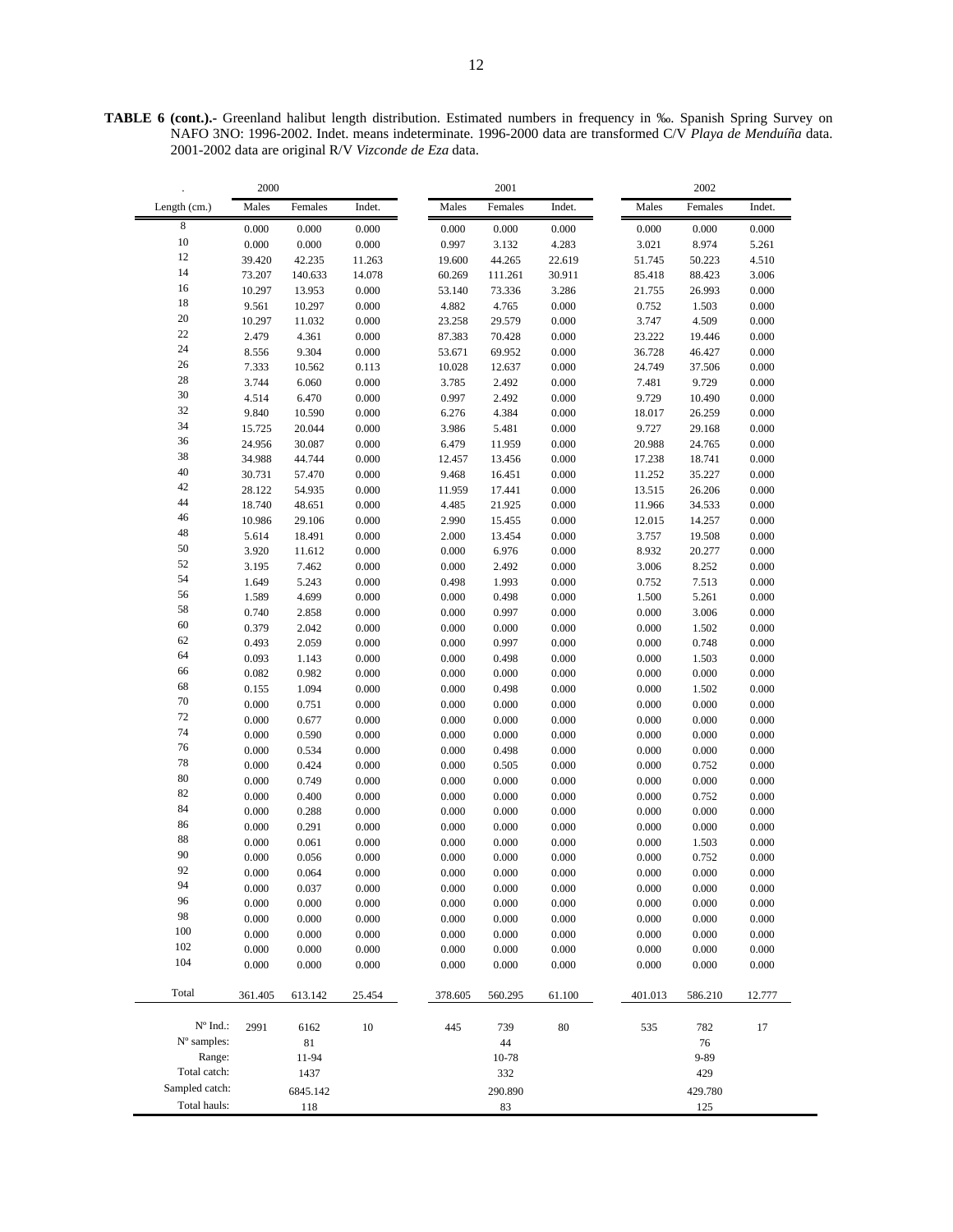

**FIGURE 1.-** Greenland halibut stratified mean catches in Kg and ±SD by stratum and year. Spanish Spring surveys on NAFO Div. 3NO: 1996-2002 (1996-2000 transformed data from C/V *Playa de Menduíña*; 2001-2002 original data from R/V *Vizconde de Eza*).



**FIGURE 2.-** Greenland halibut abundance in thousand and ±SD by stratum and year. Spanish Spring surveys on NAFO Div. 3NO: 1996-2002 (1996-2000 transformed data from C/V *Playa de Menduíña*; 2001-2002 original data from R/V *Vizconde de Eza*).



**FIGURE 3.-** Greenland halibut biomass in tons and ±SD by stratum and year. Spanish Spring surveys on NAFO Div. 3NO: 1996-2002 (1996-2000 transformed data from C/V *Playa de Menduíña*; 2001-2002 original data from R/V *Vizconde de Eza*).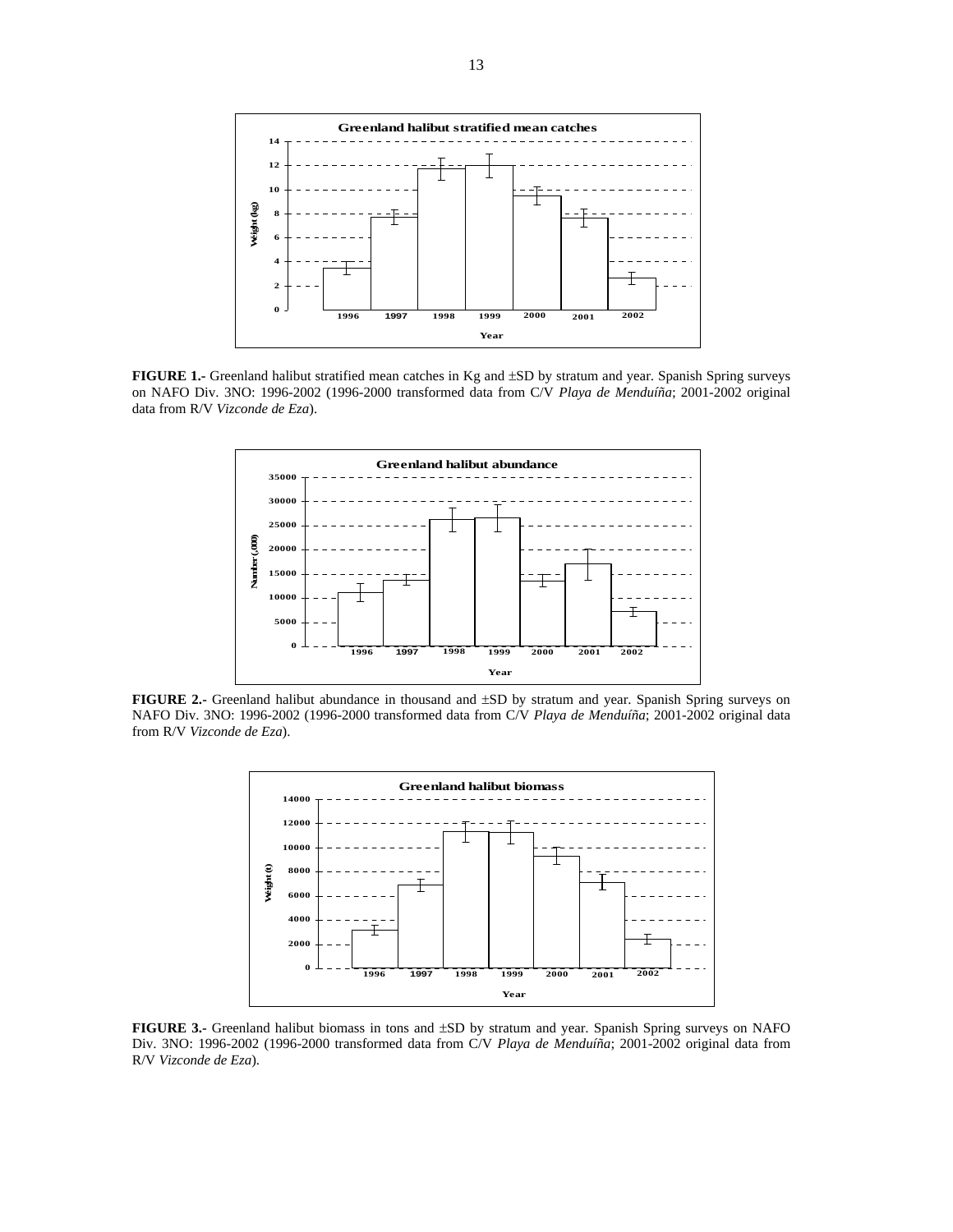

**FIGURE 4.-** Ratios of *Campelen* catch to *Pedreira* catch, by length group, of Greenland halibut, from comparative fishing trials between the two gears on the C/V *Playa de Menduíña* and the R/V *Vizconde de Eza*. The dots are the observed ratios and the curve is the fitted line.